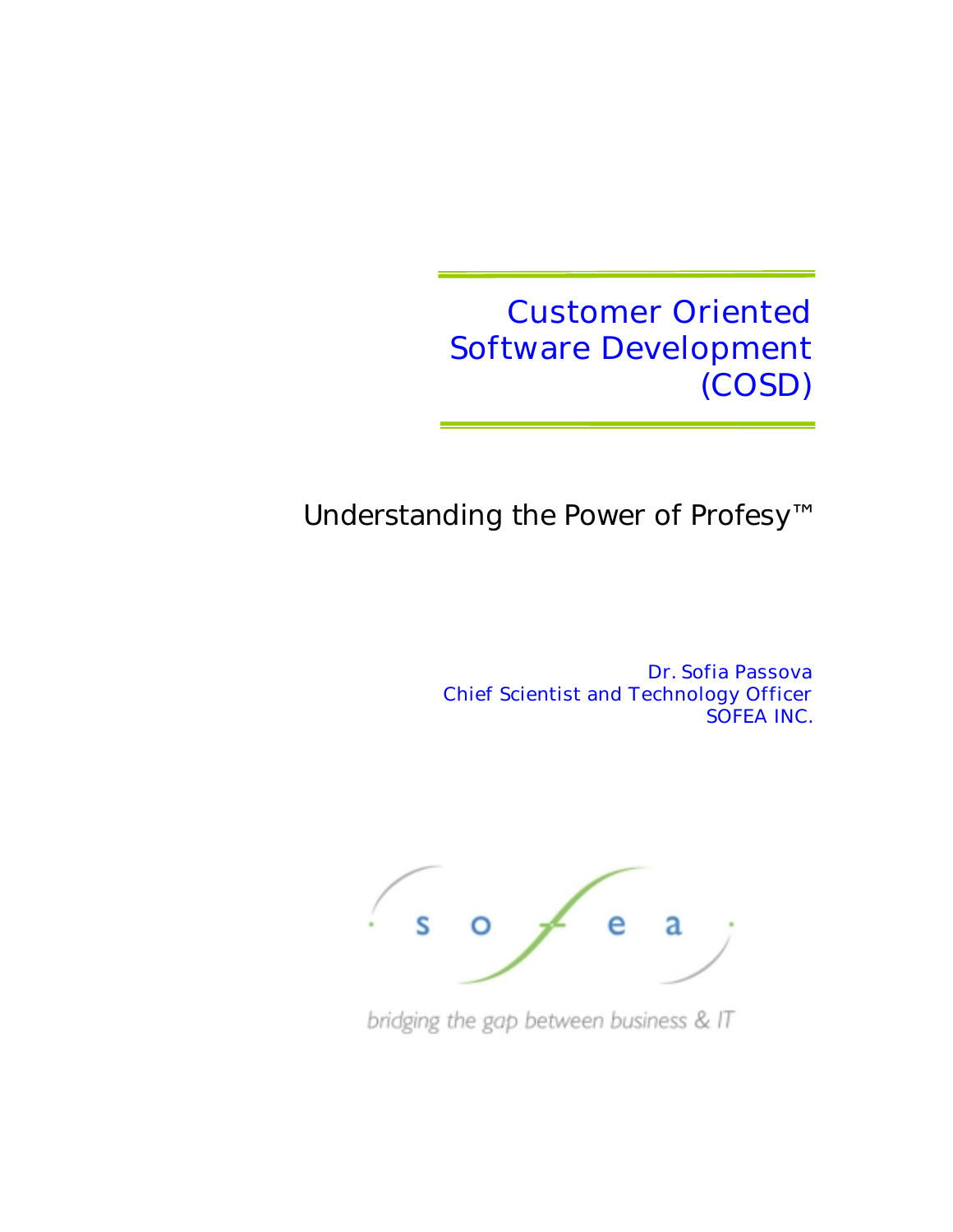# **CUSTOMER ORIENTED SOFTWARE DEVELOPMENT**

*This article considers the state of contemporary software development processes, by analyzing the major problems and their core reasons. It explores how modern methods such as CMMI and Agile Development attempt to solve these problems and why they are failing to do so. The article also provides an in-depth theoretical foundation for the necessity of a major paradigm shift in software development. A fundamentally new approach - Customer Oriented Software Development (COSD) - is proposed.* 

*COSD changes the entire software development process in ways that will result in dramatic improvements in overall efficiency and quality. The recent commercialization of Sofea Inc.'s Profesy™ suite of tools enables, for the first time, the automated application of COSD methodology in sophisticated software development environments.* 

# **1. Software Development Today**

For anyone involved, it comes as no surprise to say that software development is a time consuming, expensive process, often yielding results of disappointing quality. Today's software projects are typically plagued with time and cost overruns, producing deliverables that fall short of customer needs.

As a result of increasing awareness of the problems associated with software development and their extravagant cost to business, countless recent initiatives have focused on process improvements. Despite these efforts, the industry is still in crisis. As software complexity increases, the core problems are exacerbated.

This article focuses on the question of "efficiency", from the perspective of three criteria: time, cost and quality.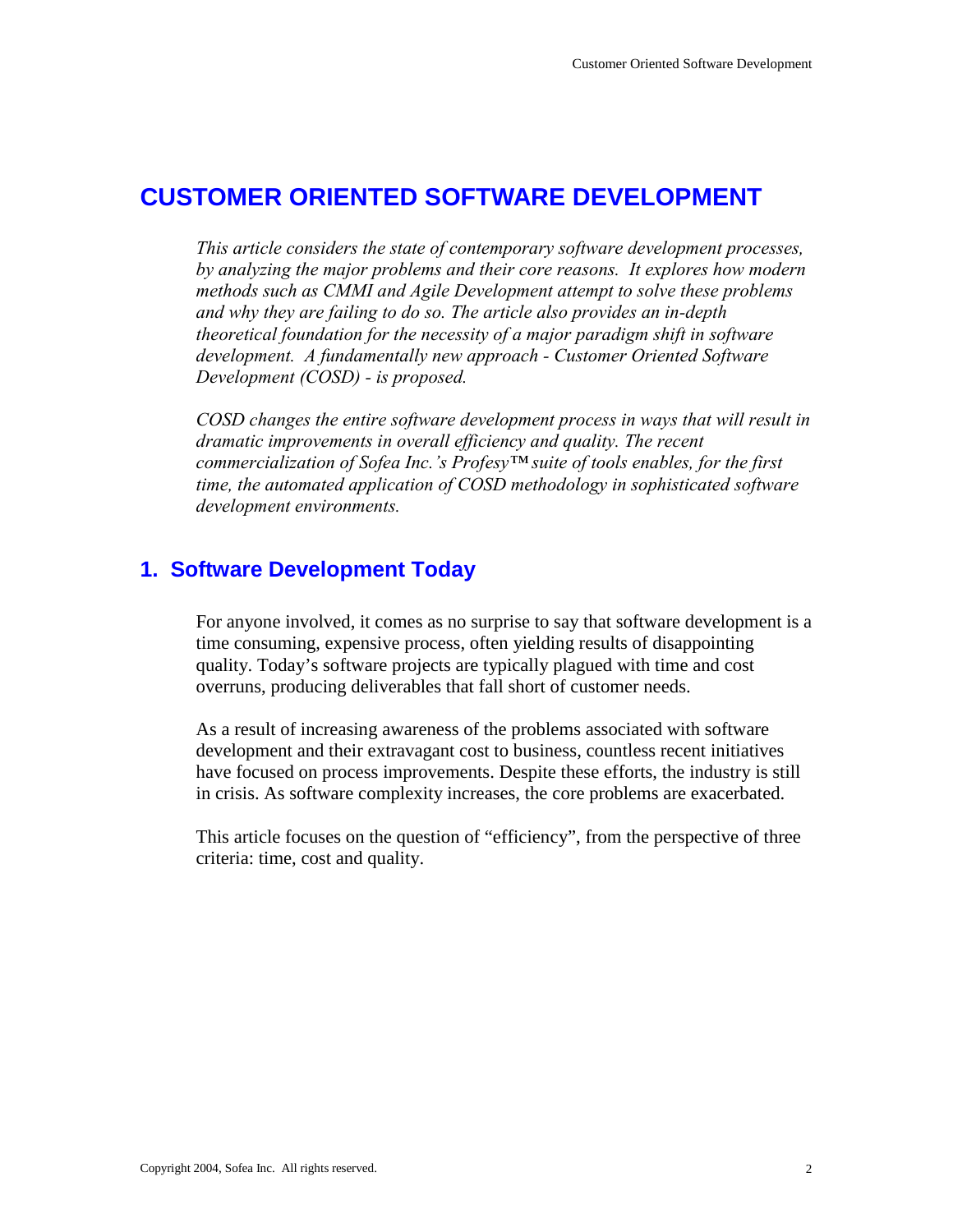# **1.1 Analysis of the Software Development Process**

The typical software development process can be represented conceptually as a multi-level human communication channel.

Illustration 1: Multi-level Human Communication Channel



The customer communicates with the BA, the BA with the designer, the designer with the developer, and the developer with the tester.

At each communication level, information is analyzed by an assigned specialist and transformed into a new format: at the BA level, into the requirements document, at the Design level, into the design specifications, at the Developer level, into the code and, at the Tester level, into the tests.

As we can see from the model, performance and quality of the entire process is dependent on:

- performance and quality parameters at each level of information processing; and
- performance and quality parameters of communication between levels.

Thus, efficiency of the software development process depends on:

- the efficiency of each group of software development specialists; and
- the efficiency of human communication between the groups of specialists.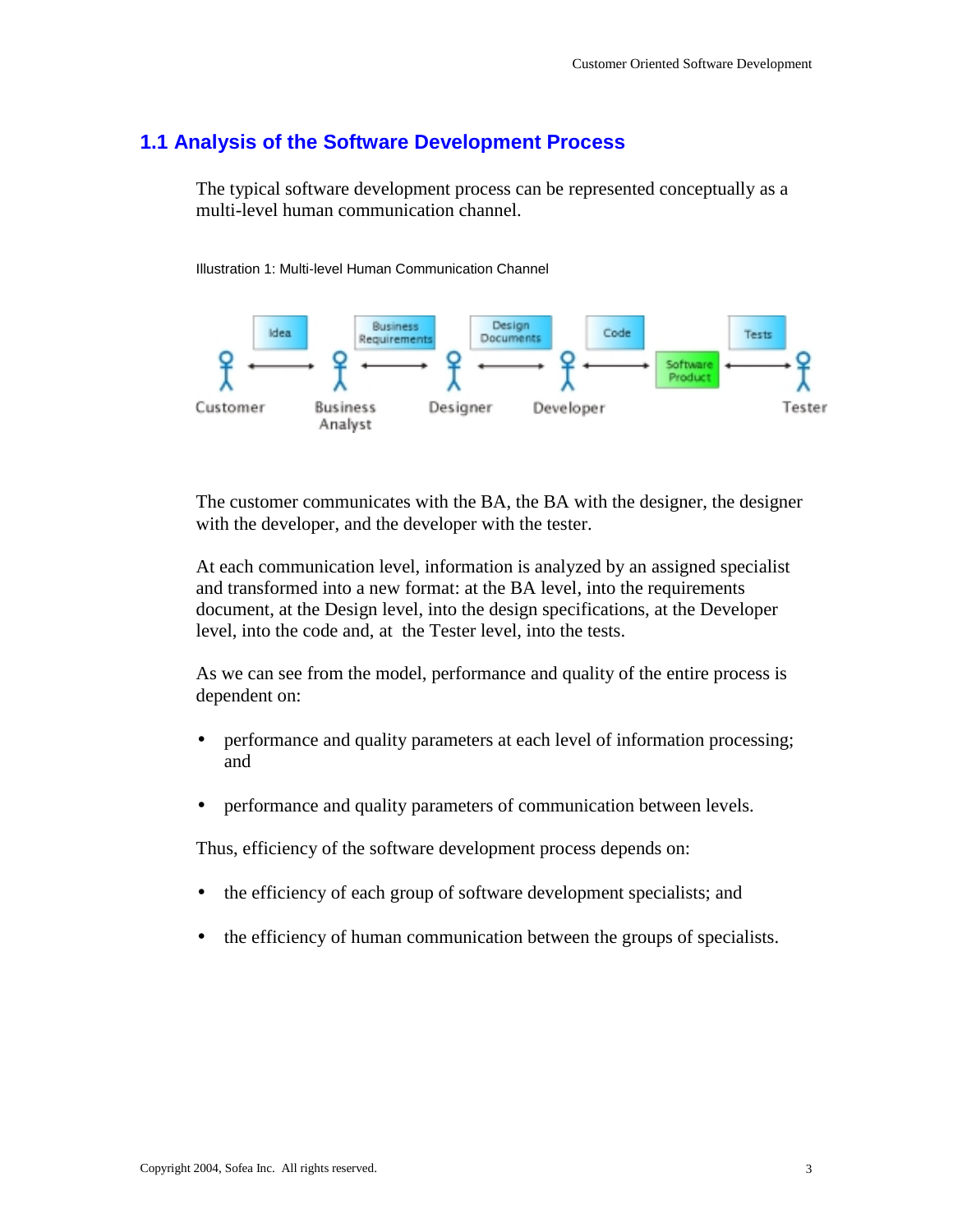# **1.2 Analysis of Working Efficiency of Software Specialists**

Recently, there has been an enormous industry-wide effort to improve quality in the work of software specialists.

## **1.2.1 The Empowered Developers – the "First Born"**

Particular attention has been paid to improving the work of developers:

- more efficient methodologies and standards are being proposed and published;
- new software development tools are appearing on the market; and
- many professional seminars and workshops are being developed and offered.

Since programming was really the first computer profession, today's developers benefit from being the "first born" among other software specialists, enjoying the overwhelming bulk of attention and improvement efforts.

As a result, developers are fully equipped to perform their work efficiently. In general, "**the empowered developers"** already have sufficient tools, methods, models and knowledge.

## **1.2.2 The Semi-Equipped Tester**

Y2K played a significant role in establishing testing as a self-contained discipline. More efficient formal testing methods and techniques are now replacing ad hoc approaches and creating new opportunities for test improvement. However, testing and QA improvement is still hampered by serious limitations in modern testing tools. While test tools can automate test execution, there are virtually no tools on the market for automating the most difficult and intellectually demanding part of the testing process: *test development*.

We will define this issue as the **"semi-equipped tester"** (a tester equipped only with limited tools and resources).

## **1.2.3 The Unequipped Business Analyst**

Business analysts are in a much more difficult situation than developers and testers. They still suffer from a lack of efficient standard methods of requirements development, analysis, integration and change. The introduction of the Use Case, a relatively new and very popular requirement development artifact, is a step in the right direction. But in practicality, the typical business analyst has great difficulty developing Use Case models, due to the absence of Use Case definition standards and methods for Use Case development and validation. As a result, business analysts typically use ad hoc approaches. The results of their work remain largely dependent on subjective factors, including individual skill levels and other personal characteristics.

We will use the term **"unequipped business analyst"** to reflect this situation.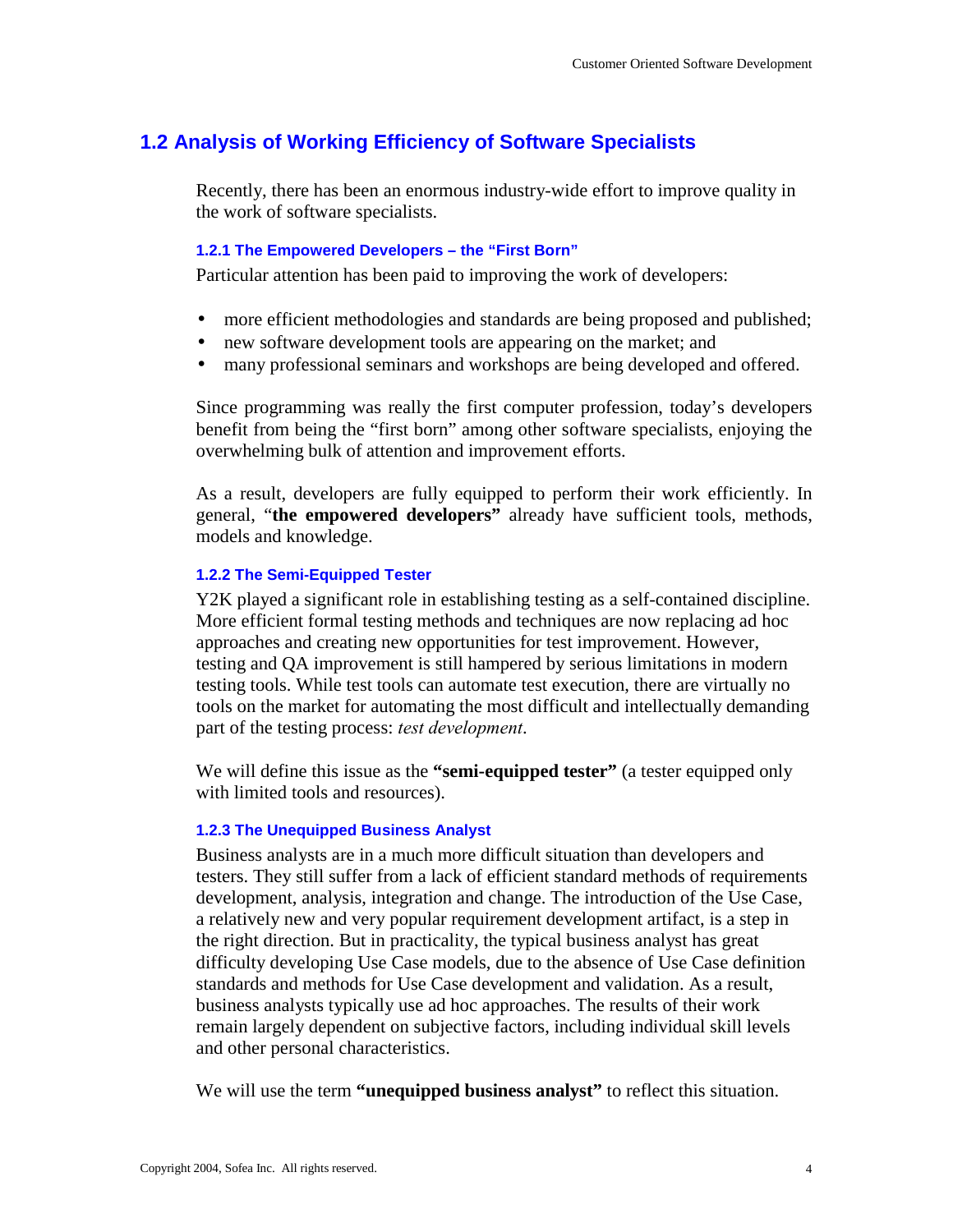## **1.2.4 The Powerless Customer**

Of all roles in the software development process, customers are unquestionably in the worst situation. There are still no accepted methods or tools to help the customer define, refine, analyze, validate and express their needs. In the software development business, customers are forced to articulate what they want in exactly the same antiquated way as they have done in other contexts for hundreds of years. We will use the term "**powerless customer"** to reflect this situation.

An analysis of working methods and techniques used by different specialists involved in the various phases of the software development life cycle shows not only that the efficiency of their work varies, but also that *the customer and the business analyst have become the most critical elements of the entire process*. Ironically, it is the customer and business analyst who have been largely ignored in recent quality improvement initiatives. Few, if any, new tools or methodologies have been introduced to assist them in their stage of the process.

## **1.3 Ambiguity in Human Communication**

Even if we see improvements in the working efficiency of software specialists, a fundamental problem persists: fallible human communication. Today we can organize very reliable communication between rockets and submarines, airplanes and automobiles; between different types of computers and telephones. We have wrapped the world in multiple communication lines, we have Intranets and the Internet. But we still tend to misunderstand each other, even when speaking the same language. We will call this phenomenon **"ambiguity in human communication"**.

Ambiguity in human communication is often the root cause of low performance and poor quality of the software produced by the contemporary software development process. Even if all other reasons for software development efficiency problems are eliminated, errors arising from an imperfect understanding of customer needs will continue to be the major constraint on software development improvements.

*We demonstrate below that no design/code/testing effort can meaningfully improve the quality of software products until these roadblocks are removed.*

## **1.4 Core Reasons for Low Efficiency of Software Development**

As illustrated by the analysis in Sections  $1.1 - 1.3$ , the core reasons for today's software development inefficiencies are:

- ambiguity of human communication;
- the powerless customer;
- the unequipped business analyst; and
- the semi-equipped tester.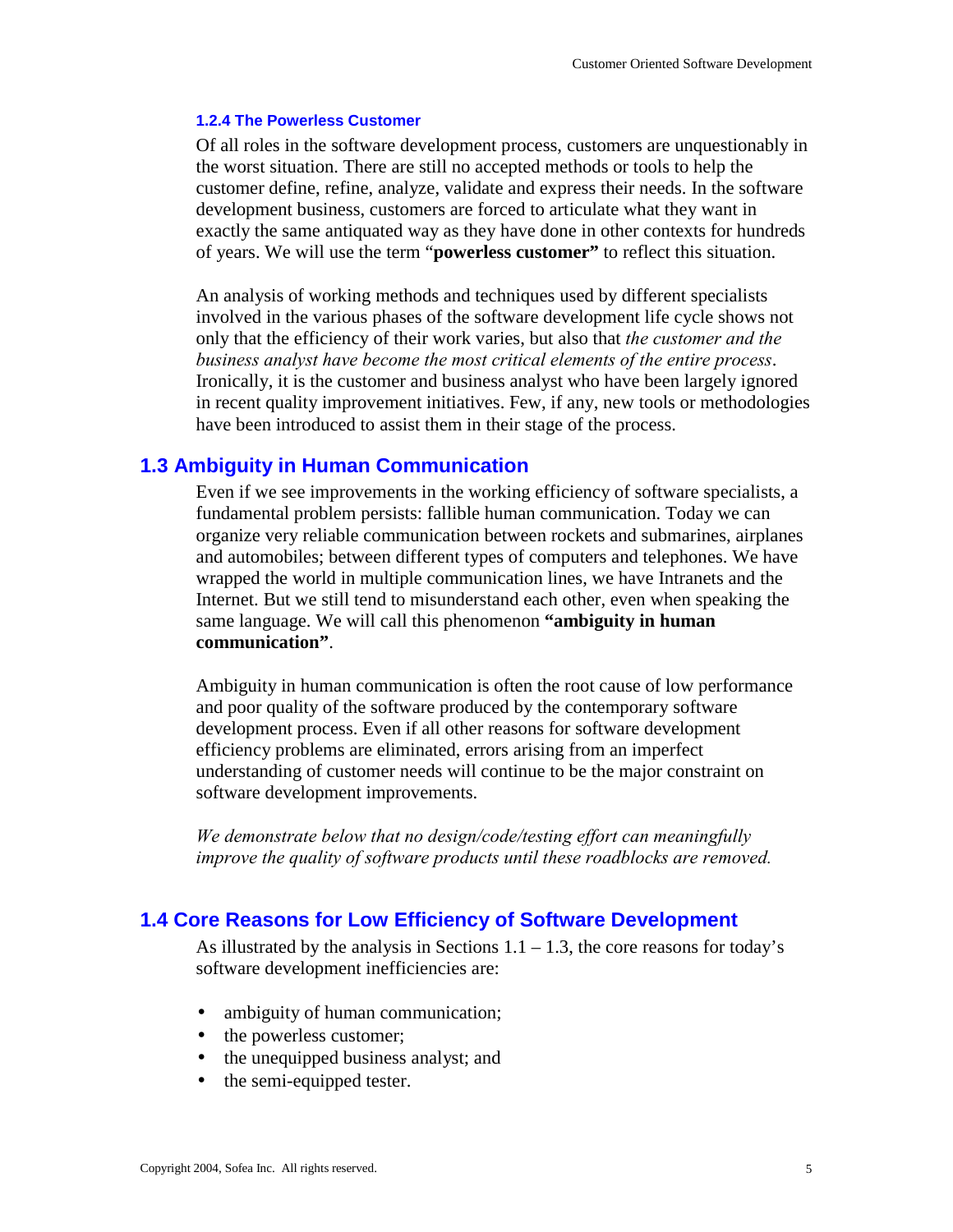These reasons are listed in order of importance. However, ambiguity of human communication is the over-arching and pervasive issue in all phases of the software development life cycle.

When one factors in the typical cycles of change, integration and evolution associated with the development of any software product, the problems caused by these core reasons for low efficiency are significantly magnified.

These problems translate into huge costs to today's businesses. According to a recent study by the National Institute of Standards and Technology (NIST), a federal agency within the U.S. Commerce Dept., "Software bugs are costing the US economy an estimated **\$59.5 billion** a year". And there is more than just the cost of low quality to consider; there are also the dire economic consequences of the software development industry's continuing failure to deliver solutions on time.

Below, we demonstrate that even the most aggressive design/code/testing improvement efforts will not be enough to increase the efficiency of software development until the root causes of its current inefficiency are eliminated.

## **1.5 Paradoxes of the Software Development Process**

## **1.5.1 Requirements have become a prototype of future software problems**

As a result of the "ambiguity of human communication", the "powerless customer" and the "unequipped business analyst", articulated software requirements typically fail to reflect the customer's needs (see Illustration 1).

Incorrect requirements lead to defective software.

Problems in software arising from incorrect requirements cannot be identified during the testing processes, because tests developed from incorrect requirements and will inevitably have exactly the same bugs.

As a result, instead of being a prototype of software that meets customers' needs, requirements all too often become a prototype of future software problems!

**1.5.2 Tests, instead of finding bugs in the product, are harboring bugs themselves**  There are three reasons why the benefits of testing can quickly become illusory:

• First, when tests are developed based on requirements, they inherit the same problems and limitations as the requirements and the implemented product. Applying these incorrect tests to the product will result in the misleading conclusion that there are no bugs.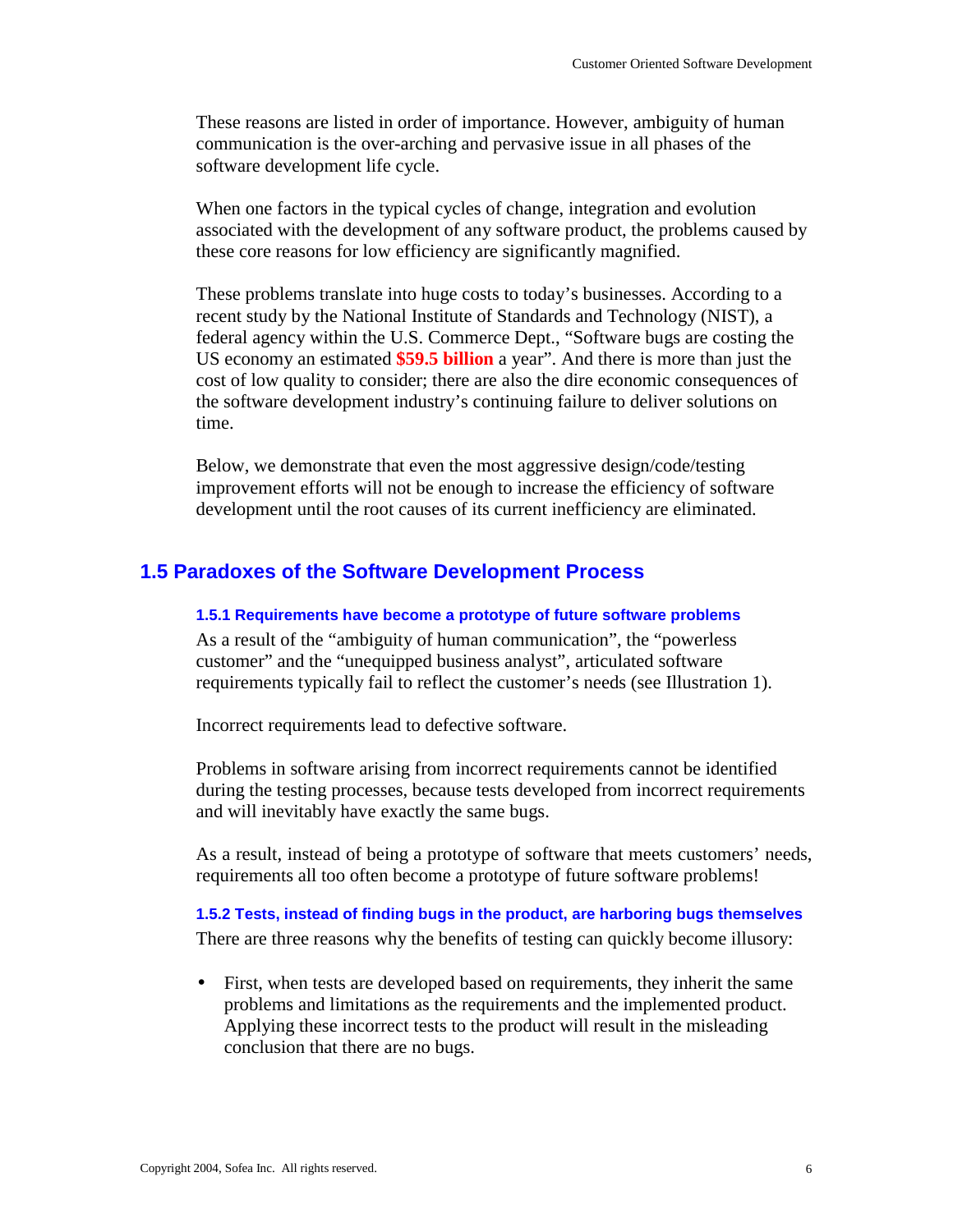- Furthermore, even with absolutely perfect requirements, tests still will be incorrect as result of the problem we have identified as the "semi-equipped tester". For today's complex systems, manual test development is simply not adequate. Manual test development will not result in accurate, comprehensive testing of software.
- Finally, if tests are developed based on the ultimate product, rather than the requirements that it was supposed to satisfy, tests would still have these same errors and omissions. The product will be defective because it will be plagued with the same errors exhibited by the requirements. Product-based tests will not expose these defects (see paradox 1.5.1).

Applying tests to the product in this context will never identify all the product's bugs, omissions and problems. Tests, instead of finding bugs in the product, are harboring bugs themselves.

## **1.5.3 Design/coding process improvements do not allow development of a bug-free product**

Even if one were to assume a perfect design/code process – completely free of bugs – the resulting product still has bugs. Why? The requirements, which are the input for the design/coding process, are incorrect (see paradox 1.5.1). Incorrect inputs lead to deficient outcomes.

### **1.5.4 Each modification produces an exponential number of other modifications**

The introduction of modifications to requirements raises the same problems as baseline requirements development: "ambiguity of human communication", "the powerless customer", and "the unequipped business analyst". As a result of the modifications being incomplete and incorrect, further modifications are required.

Modifications introduced in the design/code phase of the software development life cycle result in inconsistencies between requirements and the implemented product, increasing the need for subsequent modifications and making the modification process itself more difficult, less controlled and incapable of proper management.

### **1.5.5 New development is really legacy systems development**

The traditional software development process all too often produces incorrect requirements, a faulty product and inconsistent documentation. Really we are creating out-of-control systems that become "legacy systems" even before they are delivered!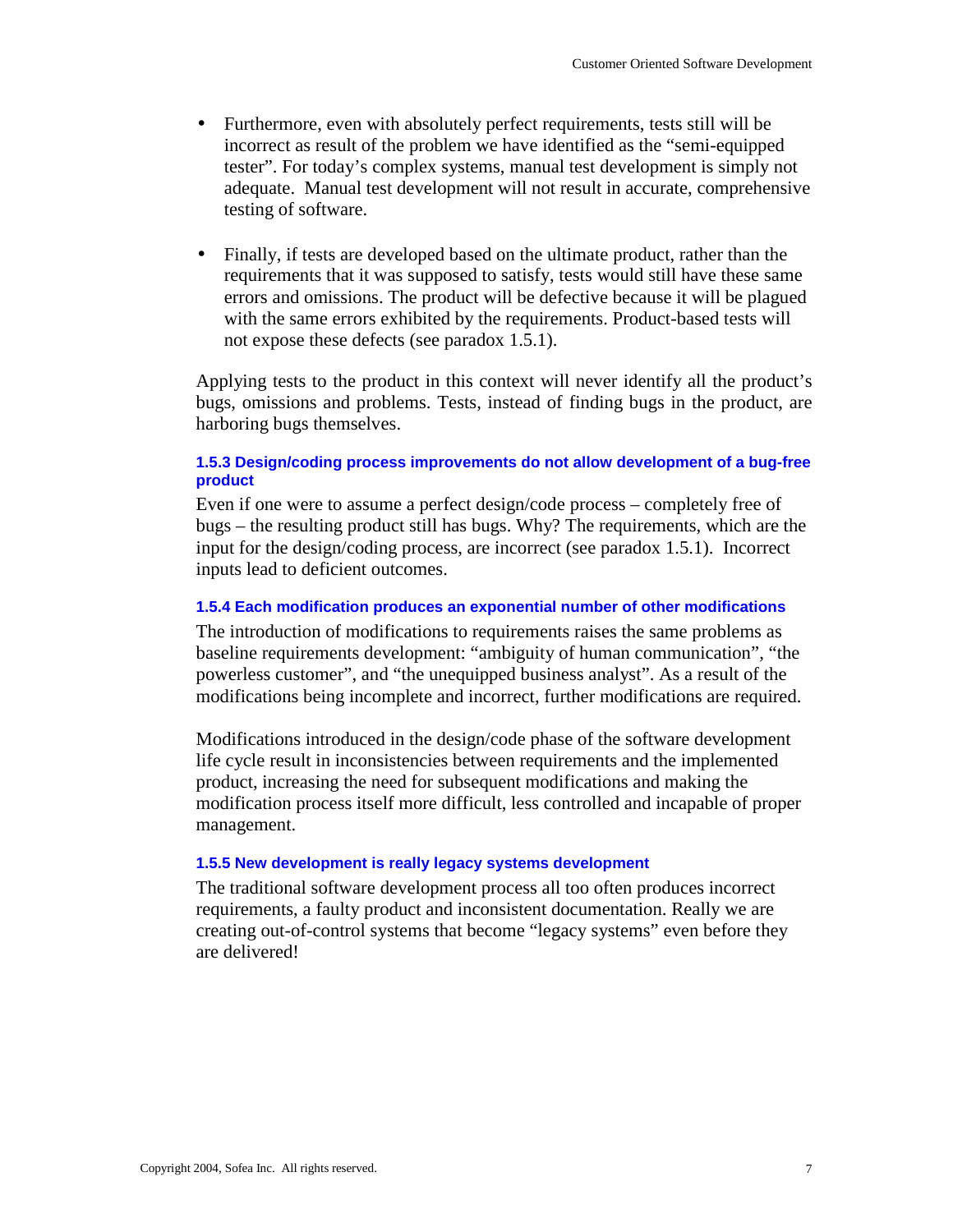# **2. Modern Methods for Improving Software Development Processes**

The following are two of the most popular current attempts to improve the software development process:

- CMMI (Capability Maturity Model Integration); and
- Agile Development.

It is important to understand how effective these methods are at attacking the core reasons for the low efficiency of software development, as formulated in Section 1 of this article.

# **2.1 CMMI**

Capability Maturity Model Integration (CMMI), the highly respected software management methodology published by the Software Engineering Institute (SEI), has been adopted by thousands of major organizations seeking to position themselves as industry leaders in software development.

CMMI has been shown to reduce risks associated with development projects, increase efficiency and improve the quality of software deliverables.

CMMI introduces a set of goals and practices geared to improving the software development process. It has been developed for the classical software process, which can be represented by the multi-level human communication channel (see Illustration.1).

**2.1.1. CMMI, the "The Powerless Customer" and "The Unequipped Business Analyst"** 

Solving the problems of "the powerless customer" and "the unequipped business analyst" is the principal objective of CMMI Goals in the following CMMI Process Areas:

- Requirements Management; and
- Requirements Development.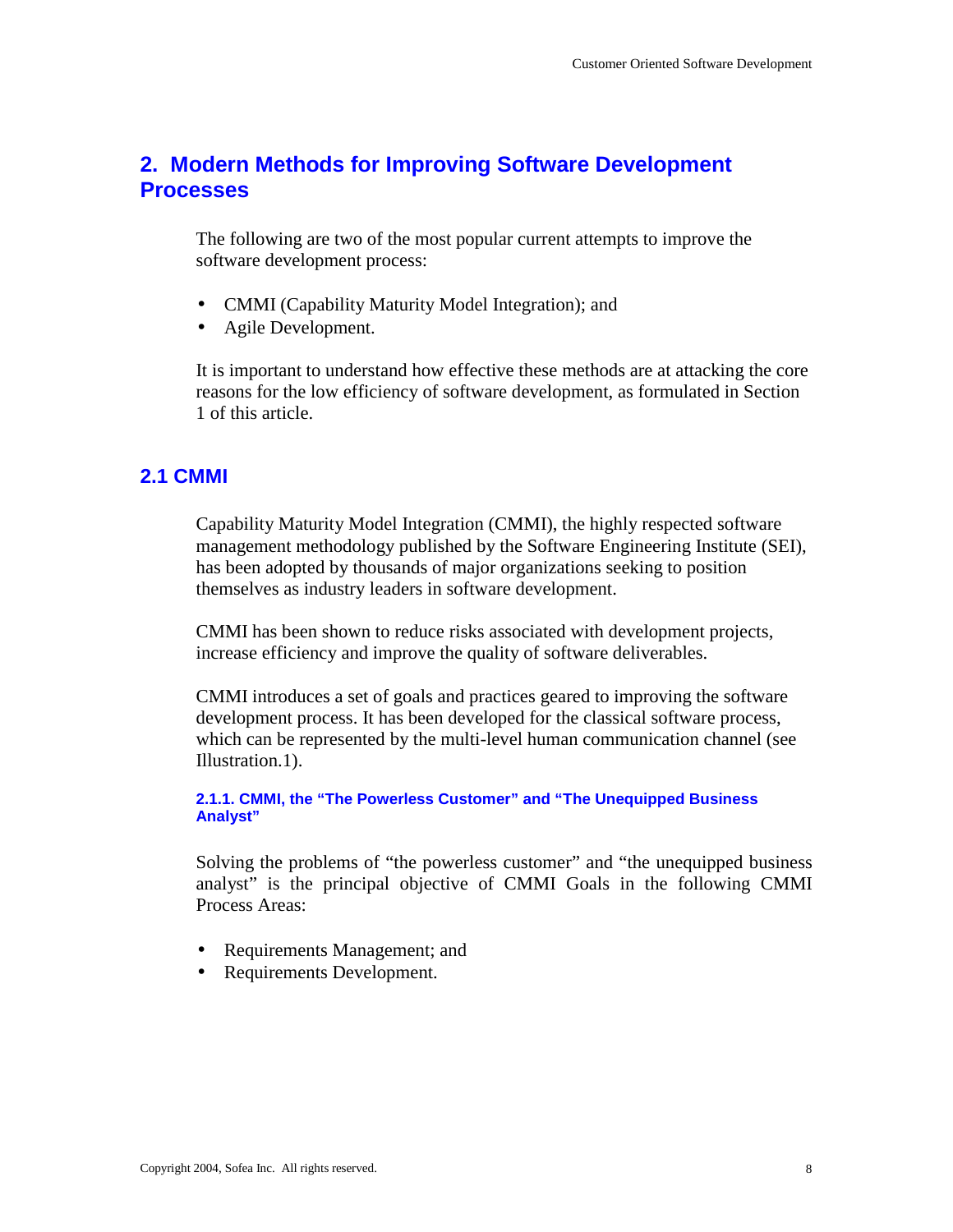# Table 1, below, defines these CMMI Goals.

| <b>Process Area</b>         | <b>Maturity</b><br>Level | <b>Goals</b>                                               | <b>Practices</b><br>(In each SP X.Y-Z, the Z specifies Capability level.)  |  |
|-----------------------------|--------------------------|------------------------------------------------------------|----------------------------------------------------------------------------|--|
| Requirements<br>Management  | $\overline{c}$           | SG <sub>1</sub>                                            | SP 1.1-1 Obtain an Understanding of Requirements                           |  |
|                             |                          | Manage<br>Requirements                                     | SP 1.2-2 Obtain Commitment to Requirements                                 |  |
|                             |                          |                                                            | SP 1.3-1 Manage Requirements Changes                                       |  |
|                             |                          |                                                            | SP 1.4-2 Maintain Bi-directional Traceability of Requirements              |  |
|                             |                          |                                                            | SP 1.5-1 Identify Inconsistencies between Project Work and<br>Requirements |  |
| Requirements<br>Development | 3                        | SG <sub>1</sub>                                            | SP 1.1-1 Collect Stakeholder Needs                                         |  |
|                             |                          | Develop Customer<br>Requirements                           | SP 1.1-2 Elicit Needs                                                      |  |
|                             |                          |                                                            | SP 1.2-1 Develop the Customer Requirements                                 |  |
|                             |                          | SG <sub>2</sub><br>Develop Product<br>Requirements         | SP 2.1-1 Establish Product and Product-Component Requirements              |  |
|                             |                          |                                                            | SP 2.2-1 Allocate Product-Component Requirements                           |  |
|                             |                          |                                                            | SP 2.3-1 Identify Interface Requirements                                   |  |
|                             |                          | SG <sub>3</sub><br>Analyze and<br>Validate<br>Requirements | SP 3.1-1 Establish Operational Concepts and Scenarios                      |  |
|                             |                          |                                                            | SP 3.2-1 Establish a Definition of Required Functionality                  |  |
|                             |                          |                                                            | SP 3.3-1 Analyze Requirements                                              |  |
|                             |                          |                                                            | SP 3.4-3 Analyze Requirements to Achieve Balance                           |  |
|                             |                          |                                                            | SP 3.5-1 Validate Requirements                                             |  |

Table 1: CMII Goals and Practices, in Requirements Management and Requirements Development

The recommended practices shown in Table 1 are useful guidelines for improving the process of capturing requirements. But several very important practical questions remain: How does one implement and follow these practices? How does one apply these guidelines to "obtain an understanding of requirements", "analyze requirements", or "validate requirements" without modern models and tools to help us?

To be more precise, how should one implement specific practices such as "develop the customer requirements" and "establish product and product component requirements", which call for bi-directional traceability between requirements? The achievement of bi-directional traceability, when attempted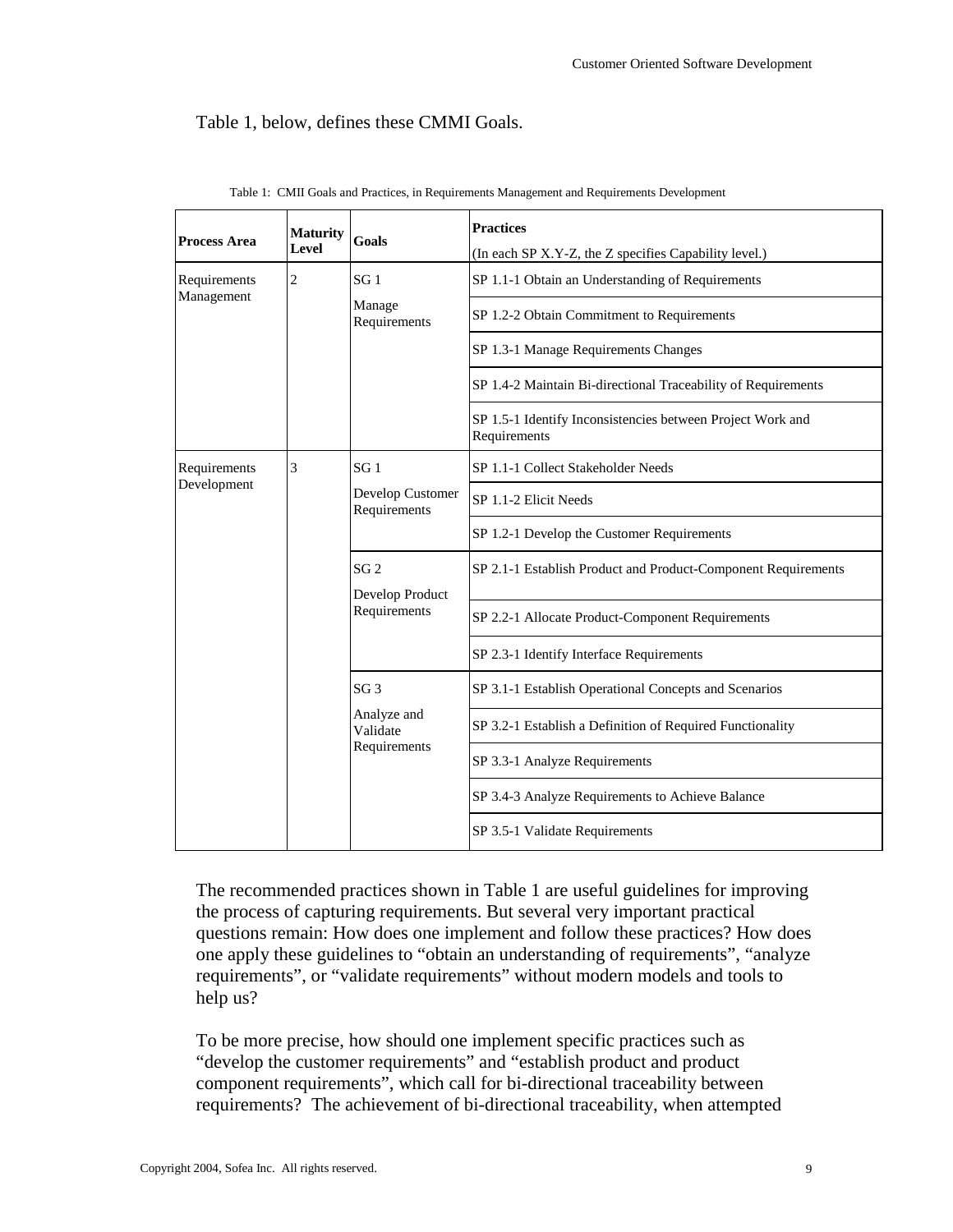manually, is a very difficult, time-consuming and error-prone process. Even more difficult is the challenge of modifying traceability when requirements change.

Thus, although CMMI has a disciplined engineering approach to requirements gathering and requirements development, it is also an approach that cannot be implemented efficiently or reliably without modern analysis models and tools. This statement was confirmed by many participants of SEPG 2004-Enterprise Process Improvement Conference, with whom the author had opportunity to discuss these concepts.

As a result, poorly implemented CMMI (without supporting models and tools) does not allow us to overcome the problems of "the powerless customer" or "the unequipped business analyst."

### **2.1.2 CMMI and Human Communication Ambiguity**

Conceptually, CMMI employs an age-old principle - "Divide and Conquer" - to rationalize the software development process. All processes are subdivided and deconstructed into process areas; process areas are broken down into goals; goals into practices; practices into steps. The intent is to introduce more discipline to the entire software development process, including human communication, and to improve its quality.

Some degree of human communication improvement can be achieved with CMMI's verification and validation practices. But the same limitations identified in 2.1.1. (i.e. an absence of supporting models and tools) prevent us from attaining a complete solution for the human communication problem.

### **2.1.3 CMMI and "The Semi-equipped Tester"**

CMMI does not provide any specific methods or tools for automating the test development process. As a result, it does not solve the problem of "the semiequipped tester".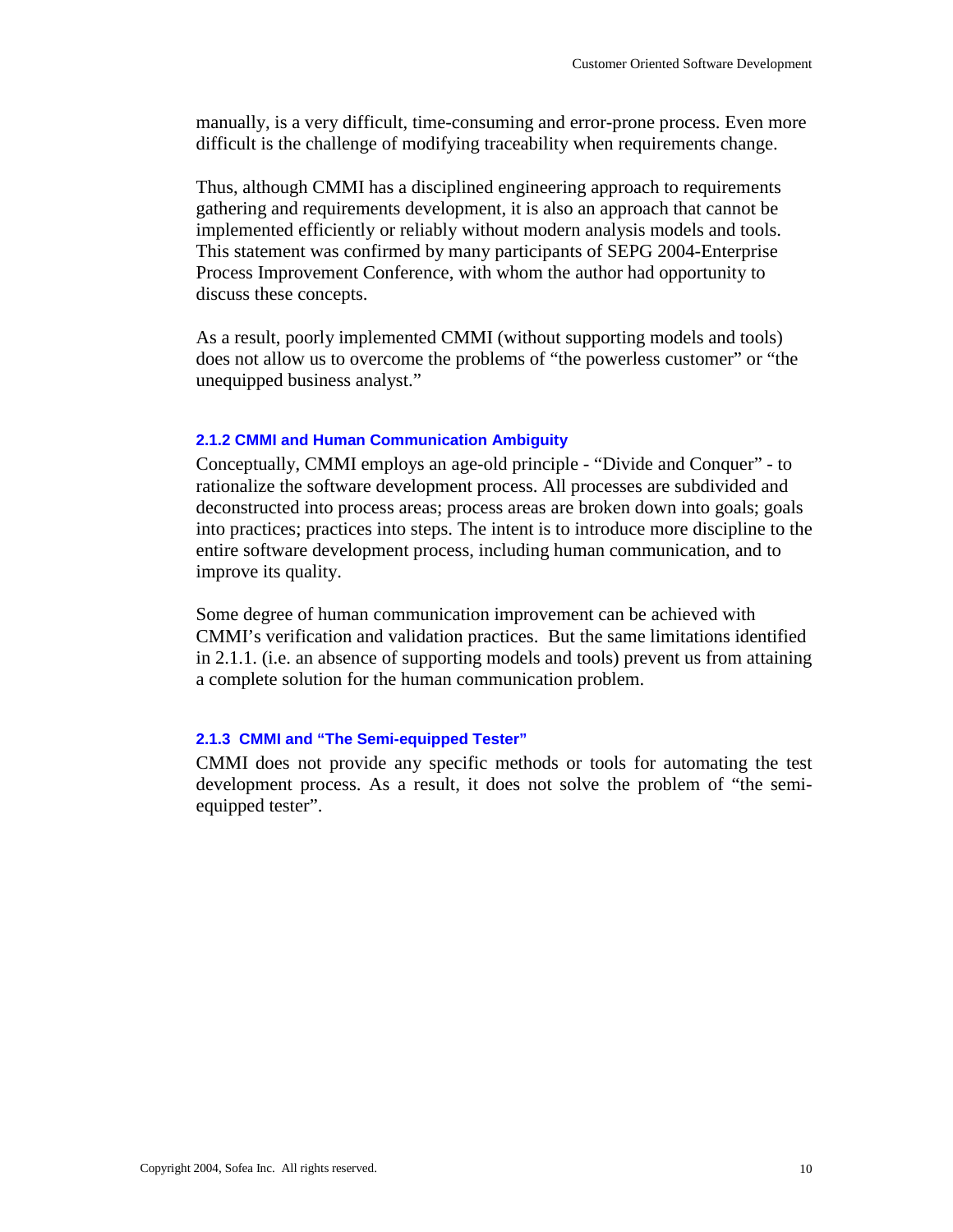## **2.1.4 Summary of CMMI Analysis**

The results of an analysis of CMMI's ability to attack the core reasons for software problems are represented in Table 2. The table considers each core reason and CMMI's ability to eliminate it, classified into 3 levels of capability:

Level 0 – not capable of eliminating this core reason

Level 1 – partially capable of eliminating this core reason

Level 2 – capable of eliminating this core reason

| Table 2                                  |                                     |                                           |  |  |  |
|------------------------------------------|-------------------------------------|-------------------------------------------|--|--|--|
| <b>Core Reason for Software Problems</b> | <b>Capability of</b><br>Elimination | Limitation                                |  |  |  |
| The Powerless Customer                   | $\Omega$                            | Absence of supporting models and<br>tools |  |  |  |
| The Unequipped Business Analyst          | $\theta$                            | Absence of supporting models and<br>tools |  |  |  |
| The Semi-equipped Tester                 | $\Omega$                            | Absence of supporting models and<br>tools |  |  |  |
| Ambiguity of Human Communication         |                                     | Absence of supporting models and<br>tools |  |  |  |

As the analysis above shows, CMMI does not resolve the core problems inherent in software development. CMMI's software process improvement capabilities are restricted by the absence of supporting models and tools. This is why practical implementation of CMMI has proven to be very expensive, and why many organizations have spent years attempting to advance even one CMMI level.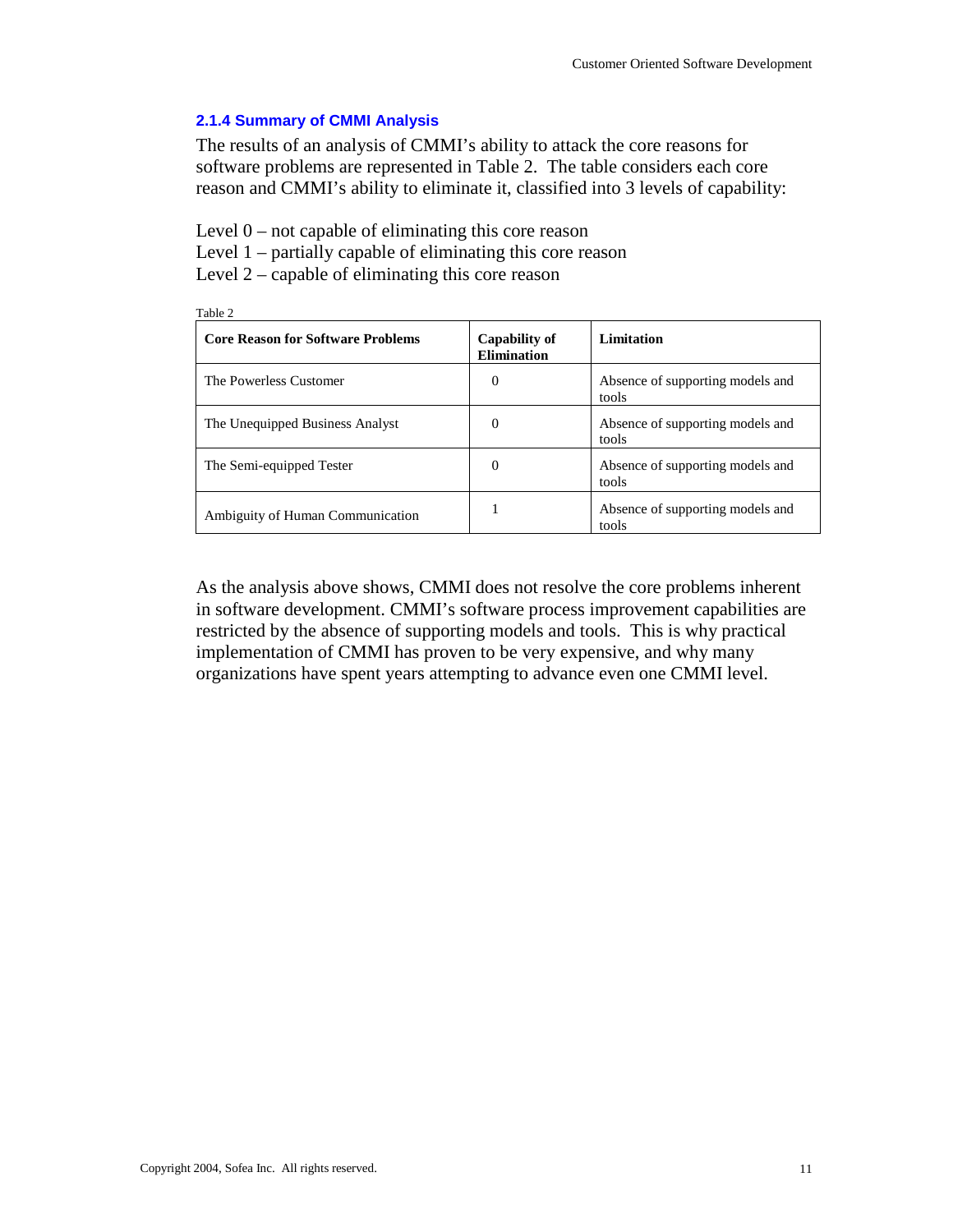# **2.2. Agile Development**

Agile development methods (such as XP, Scrum, Crystal Orange, DSDM, Adaptive Software Development, Feature-Driven Development, and "pragmatic programming") have been proposed as a response to the CMMI problems of "postponed" delivery, communication, requirements, testing and documentation.

Agile methods are defined in the Agile Manifesto [1] as:

*"Individuals and interactions over processes and tools; Working software over comprehensive documentation; Customer collaboration over contract negotiation; Responding to change over following a plan."* 

To analyze how Agile methods attack the core reasons for software development problems, we will look at the example of Extreme Programming (XP).

In the XP methodology, the customer is fully involved in the software development process. He works with programmers in the same room throughout the entire project. The customer describes what he needs in small simple increments called "user stories", which are about 3 sentences of text. Implementation of user stories is performed iteratively.

Developers work in pairs, and implement these stories into code. One story results in one iteration. Iterations tend to be of short duration; generally 1 to 3 weeks.

Simultaneously, testers write tests for each story and are ready to test it even before the code is written, following the principle "test before code".

All processes are followed by refactoring, which involves "altering the structure of an existing code base to improve its design quality" (Martin Fowler, [2])

One can adapt the multi-level human communication model to the XP method for analysis. A simplified model representation of one iteration of the XP process is represented in Illustration 2.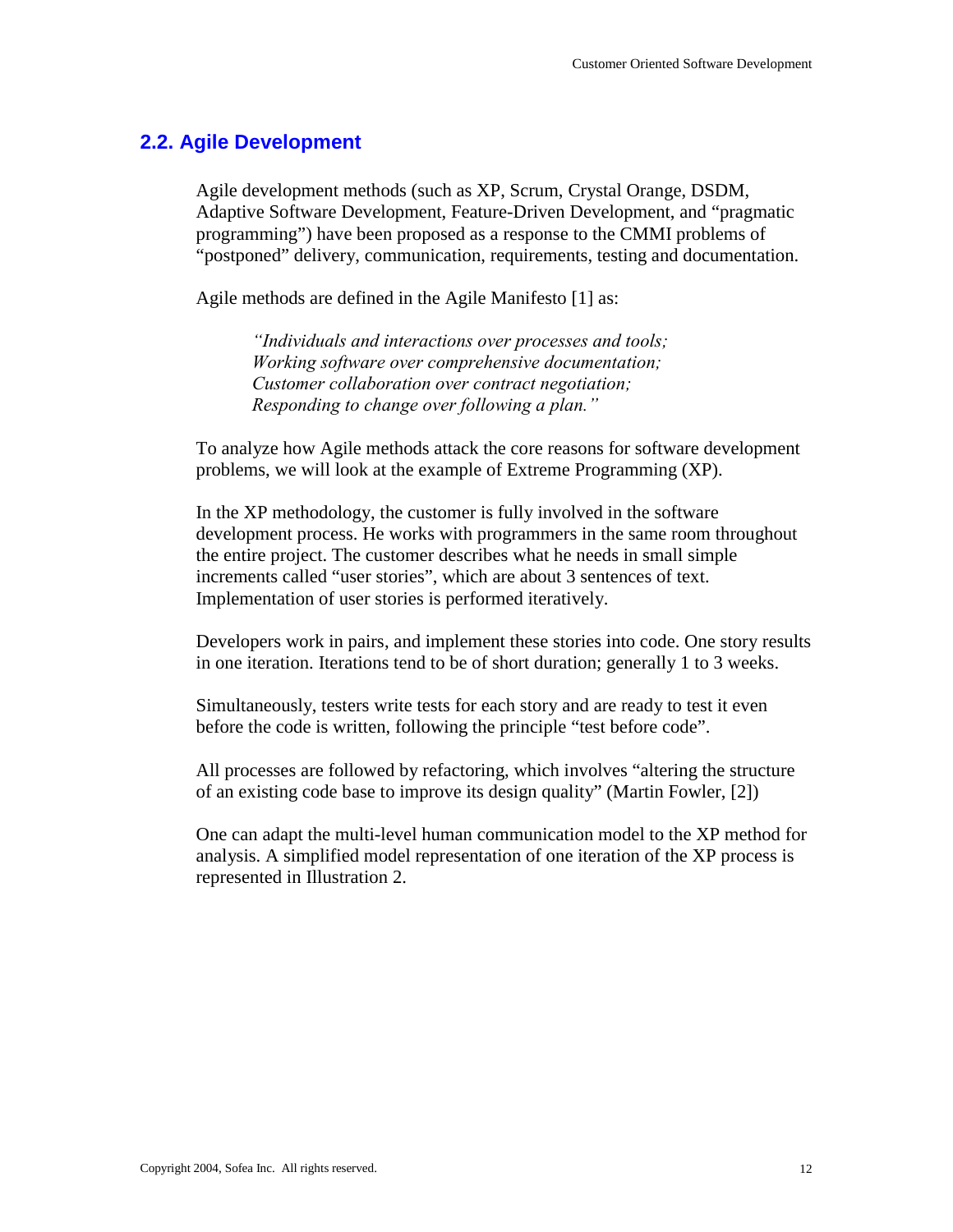Illustration 2: Single iteration in XP process



As one can see from the picture, this model varies significantly from the CMMI model (Illustration 1). The relevant question, however, is whether or not this change in approach really improves the software development process, eliminating the core reasons for the problems identified above.

#### **2.2.1 XP and the "The Powerless Customer"**

XP proposes that the customer be a part of the development team and spend all his time on the project. The customer sits with the development team in the same office and has the opportunity to discuss his needs with programmers and testers directly. The customer is also directly involved in "User Acceptance Testing".

This sounds like a movement in the right direction. But does XP offer the customer some methods or tools to understand his own needs, and to express them in the clearest manner? Does XP really ensure that there is some opportunity to validate, from the beginning of the process, that the customer is being understood properly?

The answer to both these questions is "No". To sit in the same room is one thing, but to understand each other is something else entirely. Language is more important than location in this sense. Consider the problem in this way… is communication better when one speaks to the person who one sits with every day if that person does not really speak or understand your language, or is it better to communicate in a common language with someone even at a far distance? It seems that XP, instead of equipping the customer with new methods and tools to improve his effectiveness and efficiency, takes up a large amount of his time with no guarantee of meaningfully better results.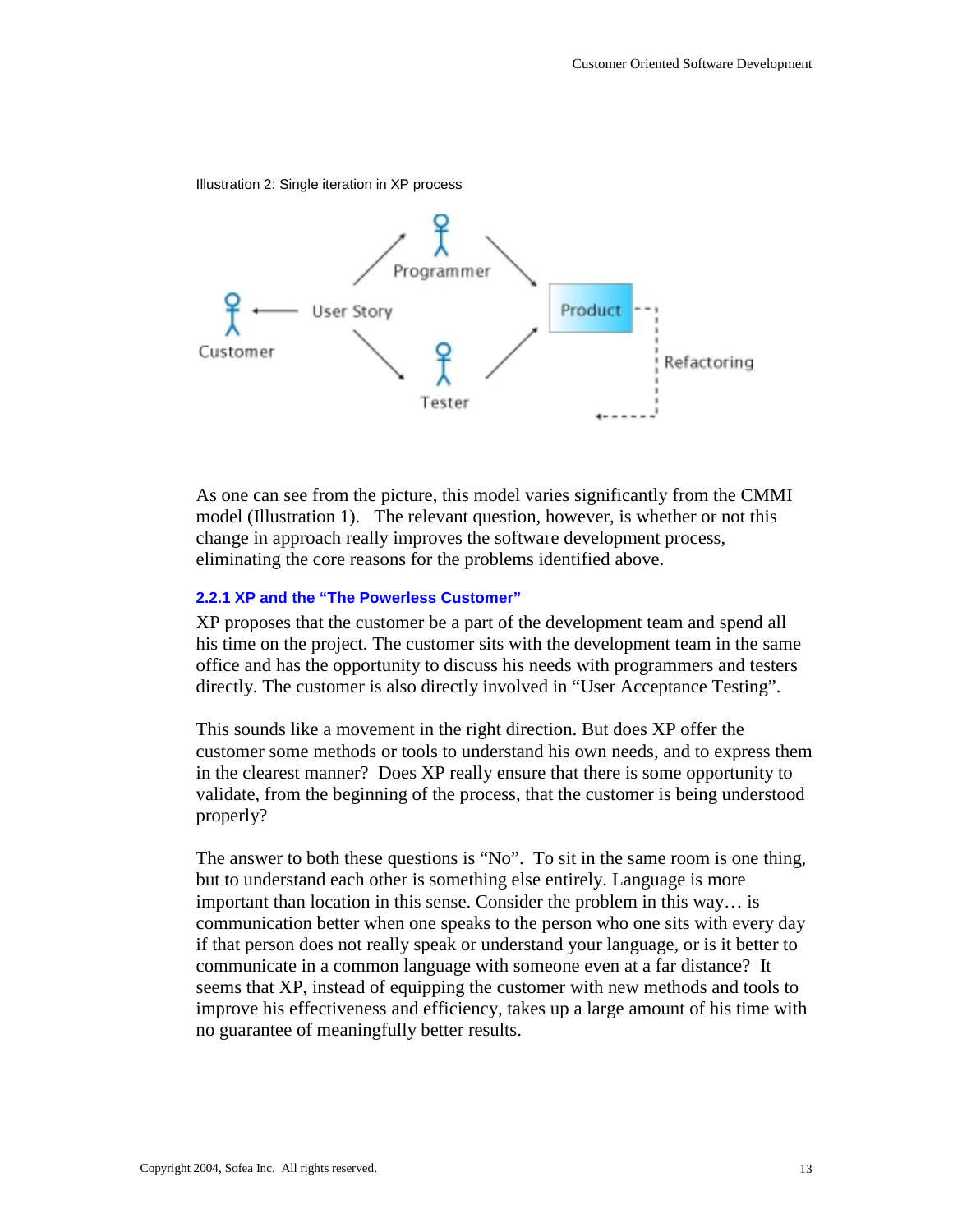However, XP does present a very important new opportunity for the customer. The customer can now see prototypes of parts of his system every 1-3 weeks (i.e. after each new iteration). This allows the customer to validate his ideas regarding each new piece of functionality, and to confirm that his ideas have been correctly interpreted and understood by programmers. Even though this validation can be performed only for pieces of system functionality, and only after their implementation, this is still a real step toward elimination of the "the powerless customer" syndrome.

## **2.2.2 XP and the "The Unequipped Business Analyst"**

XP does not assume the use of a business analyst (BA) in the development process. As one can see from Illustration 2, there are fewer process roles in XP, compared to CMMI.

"But if there is no BA, who develops requirements?" one might ask. The answer is… no one. XP promotes the idea of minimal documentation, and focuses on working code instead of documentation. This raises two fundamental issues:

- 1. XP was heralded as a response to change management problems within CMMI and similar software development approaches. But how does one maintain XP-developed products and introduce changes to them *without* requirements documentation?
- 2. Everyone knows the nightmare of working with legacy systems, due to the typical absence of documentation. Since XP places little emphasis on documentation, are XP promoters introducing classic and intractable "legacy problems" into new development?

Some XP promoters offer the possibility of using a BA in the customer role, but this is less efficient and potentially less reliable than using the actual customer. "Although the business analysts have a good understanding of the business, they may lack the detailed, leading-edge knowledge that would let them steer the project to a truly superior solution."[3]

Thus, XP not only fails to solve the problem of "the unequipped business analyst" problem, it exacerbates the problem by replacing deficient requirements with a complete absence of requirements.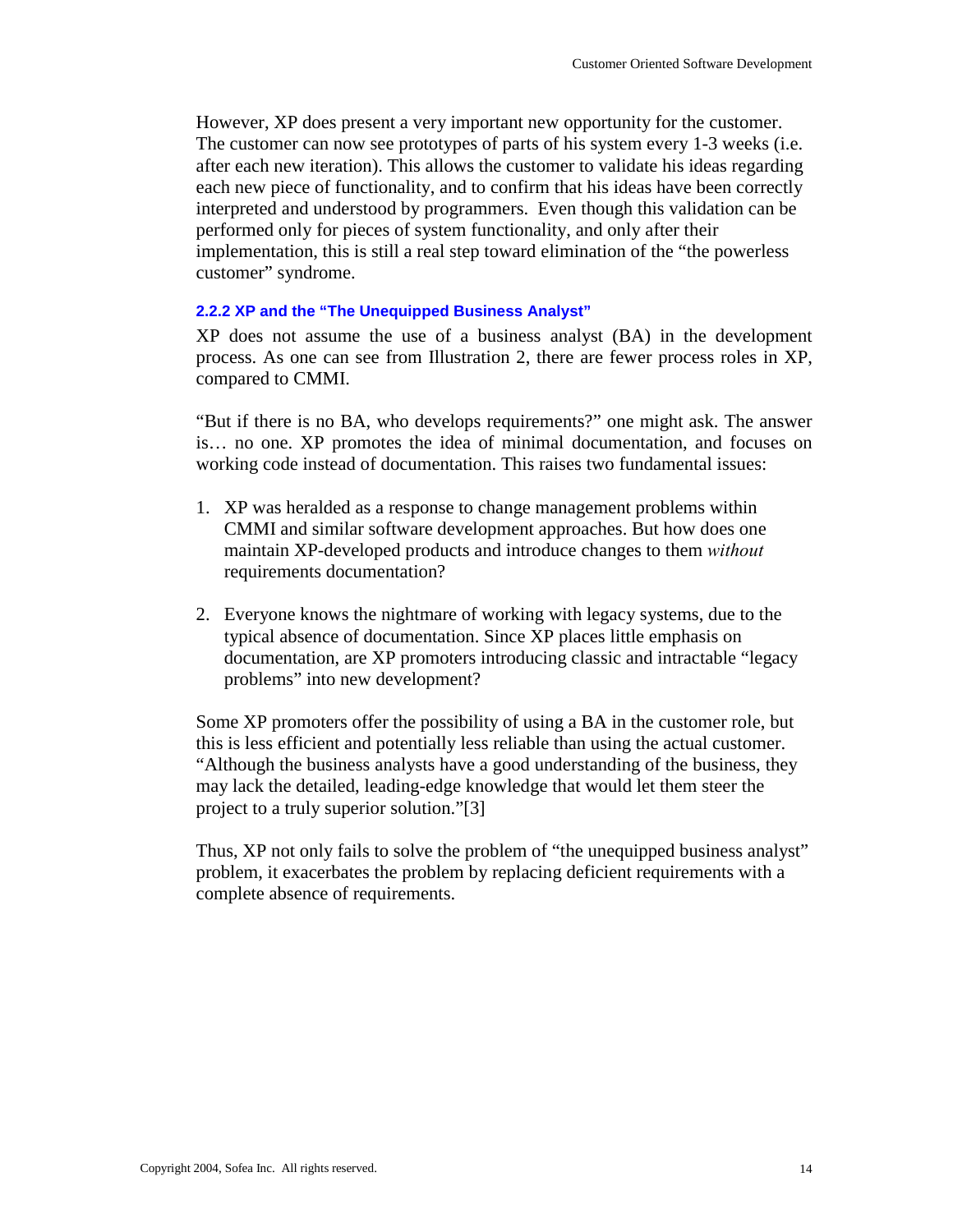#### **2.2.3 XP and the "Semi-equipped Tester"**

XP pays serious attention to testing. "Tests are created before the code is written, while the code is written, and after the code is written". We will consider the impact of XP methods on the problem of the "semi-equipped tester", for individual iterations and for the product releases.

*Individual Iterations:* XP improves test quality for individual iterations, by decreasing the complexity of the test development task. Test development is based on the short, simple user stories. Testers also have the opportunity of direct contact with customers, and to revisit and improve developed tests.

*Product Releases and Entire Product:* It is easy to demonstrate that XP methods do not allow development of comprehensive tests for the product releases or for the entire product. Products (product releases) are generally created as a result of multiple development iterations. Refactoring follows each new iteration and supports continuous code improvement, although not necessarily ensuring that the code correctly performs the required functionality.

The situation with tests is different. Assume that tests exist for a first and second iteration. What about *integrated* tests for the two iterations once integrated together? What should one use as source information for the tests? Requirements? There are no requirements. User Stories? There are no integrated user stories. One can only create tests based on assumptions or by using ad hoc methods. However, the quality of these tests and their results, is questionable. And of course, this problem compounds itself upon an increasing number of iterations.

Thus, XP only partially eliminates the problem of "the semi-equipped tester".

## **2.2.4. XP and "Ambiguity of Human Communication"**

XP methods improve human communication by introducing more intensive human interaction in the software development process. But an absence of efficient methods and tools that would support a better understanding between groups of specialists, prevents the "human communications ambiguity" problem from being solved completely.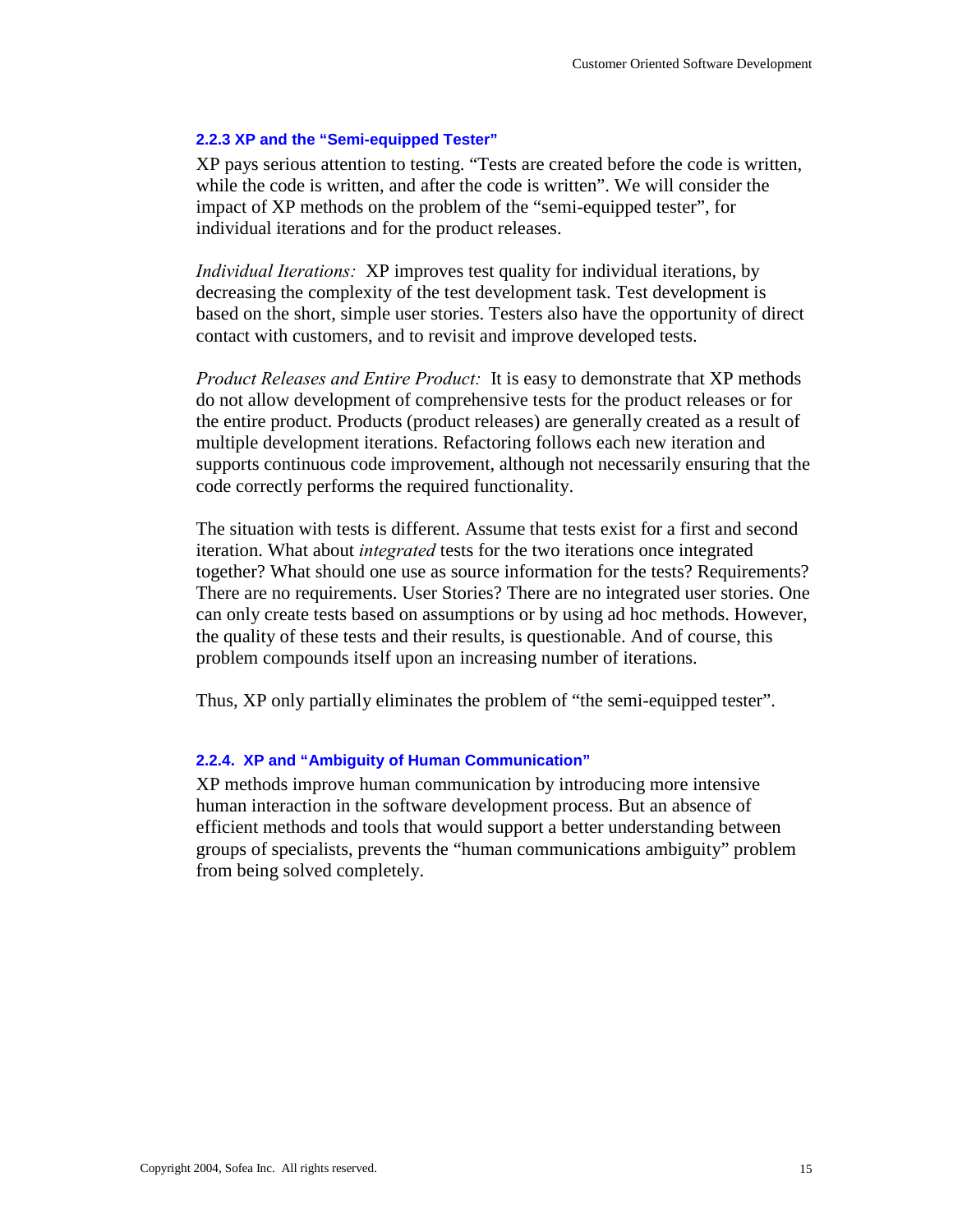## **2.2.5. Summary of Agile Development Analysis**

Table 3

The ability of Agile development methods to attack the core reasons for contemporary software problems, using the example of XP, is represented in Table 3.

| $1400C$ .                                |                                            |                                        |  |  |
|------------------------------------------|--------------------------------------------|----------------------------------------|--|--|
| <b>Core Reason for Software Problems</b> | <b>Capability of</b><br><b>Elimination</b> | Limitation                             |  |  |
| The Powerless Customer                   |                                            | Absence of supporting models and tools |  |  |
| The Unequipped Business Analyst          |                                            | BA is eliminated from process          |  |  |
| The Semi -equipped Tester                |                                            | Absence of system requirements         |  |  |
| Ambiguity of Human Communication         |                                            | Absence of supporting models and tools |  |  |

Agile methods propose some meaningful improvements but do not completely eliminate the core reasons for today's software problems.

It is also important to note that Agile methods introduce a new quality problem as result of their "non holistic" approach to software development. For example, refactoring, which is intended to improve quality of the code, very often has negative implications for quality. Refactoring expert Martin Fowler explains the role of refactoring in XP programming in this way:

*"With Extreme Programming, you use refactoring continuously, so every day while doing some refactoring to the code you're writing so that whenever you start a task, you look at the code and say, does the code work in a way that allows me to add this new piece of functionality I need? If not, you refactor it to make it easier. Also, while you're getting the test to work, you're not quite so concerned about the design quality; you're concerned about getting the function in. But then as soon as you've gotten the test to work, you must refactor to make the design quality very, very high." [2]* 

But where is the guarantee that during this "past test" refactoring, one will not introduce new bugs? As demonstrated in 3.2.3 above, one cannot efficiently find system mistakes using XP tests. These mistakes can be accumulated such that the probability of system correctness will exponentially decrease with a growing number of iterations. This is one of the reasons why Agile methods can be applied only to relatively small projects.

Thus, our analysis of CMMI and Agile methods concludes that that they introduce the possibility of some improvements without resolving the core reasons for contemporary software development problems.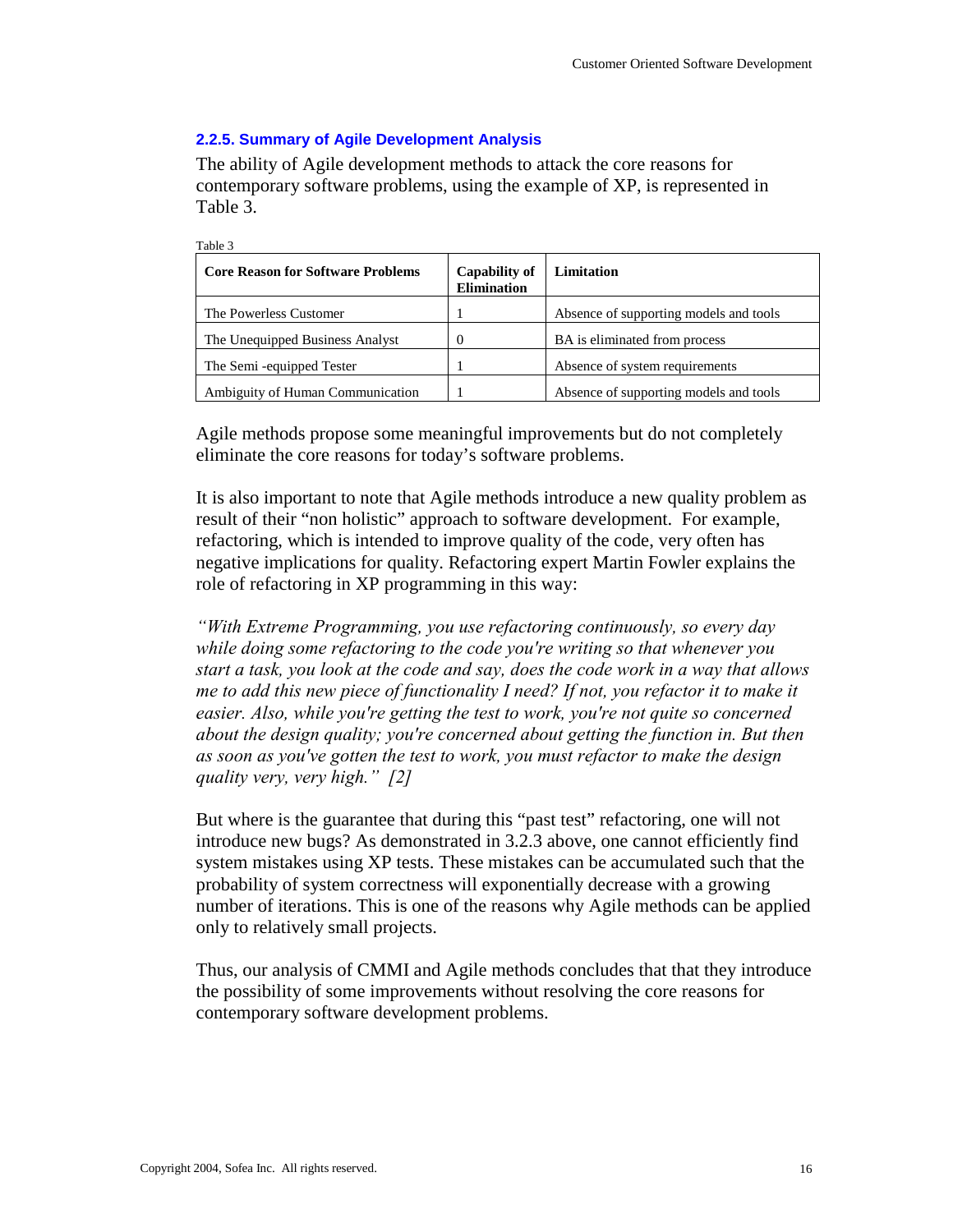These methods introduce improvements based mostly on organizational changes and disciplined activities, but what the software industry really needs are *fundamental technical changes* and *new execution paradigms* for the successful development of complex modern software systems.

# **3. Customer Oriented Software Development (COSD)**

Customer Oriented Software Development (COSD) describes a new software development paradigm which fundamentally changes the entire software development process, altogether eliminating the core software problems discussed in this paper.

What makes COSD fundamentally different? COSD shifts the focus to supporting and improving the process of "ideation" (the forming of ideas) and the transformation of idea to reality.

# **3.1 Theoretical and Practical Foundation**

One should first consider the software development process philosophically. What is it?

Fundamentally, it is a process of transforming elements of the ideal world into elements of the material world, with human participation. It is the transformation of ideas into a finished product.

Today, this "Idea to Product Transformation Process" consists of 3 main stages:

- Stage I: Idea  $\rightarrow$  Requirements (Ideation Stage);
- Stage II: Requirements  $\rightarrow$  Design (Design Stage); and
- Stage III: Design  $\rightarrow$  Final Product (Coding Stage).



Illustration 3: Stages in Idea to Product Transformation

It is essential to analyze these stages in some depth.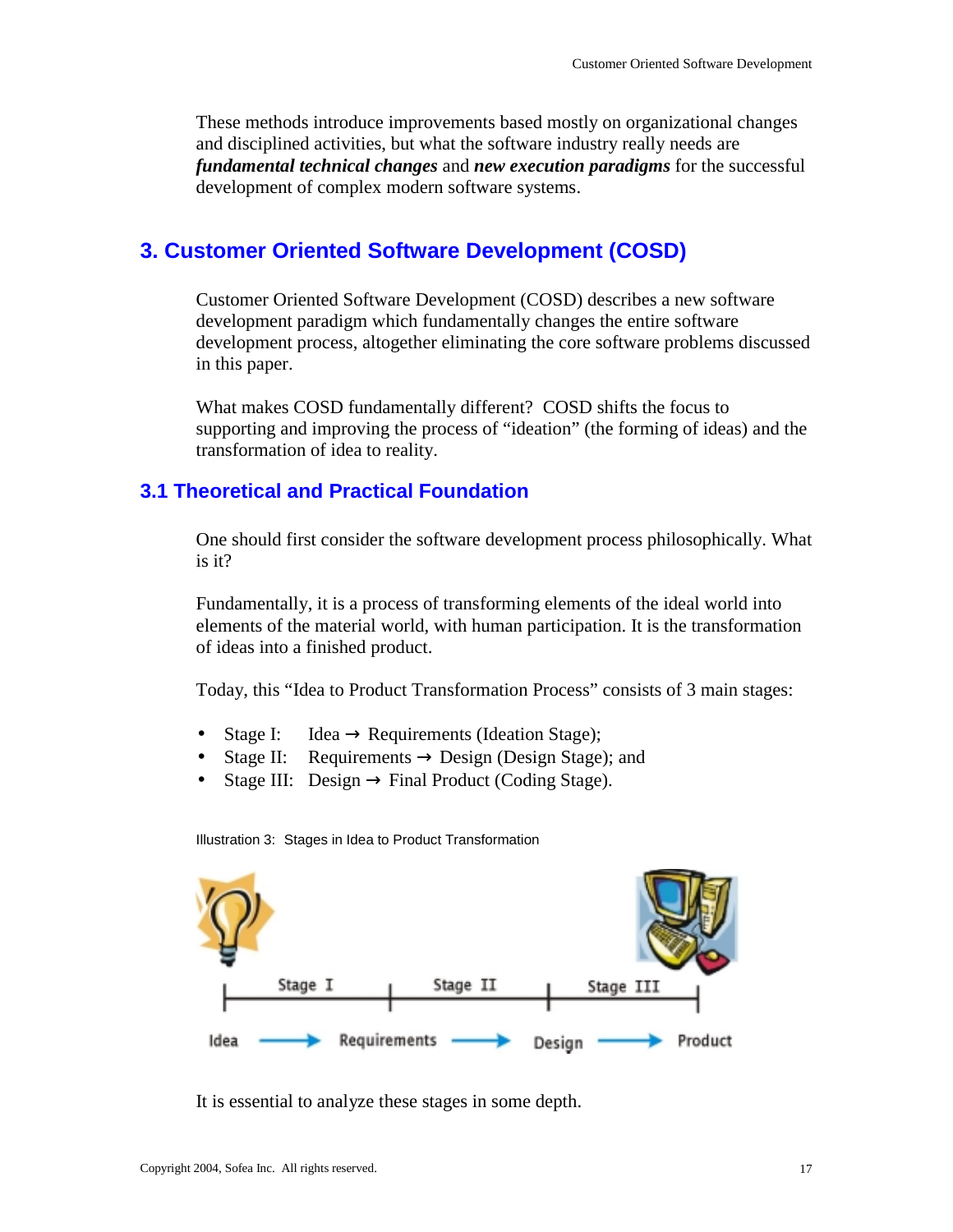### **3.1.1. Stage 1 Idea** → **Requirements**

This stage is the most important, because at this stage the first embodiment of the idea emerges in the material world.

#### *3.1.1.1 Business Analysis and Requirements*

Originally, in the beginning of the programming era, programmers themselves could understand, create and implement ideas. This was possible because the first programming tasks were usually expressed mathematically and therefore had formal representation.

Later, as result of the continued development of our technological civilization, more and more complex ideas and idea systems needed to be transformed into software. A growing problem for software development inevitably emerged: how can one communicate complex ideas properly and what sort of specialist can understand and translate such communication?

For example, if a customer needs to create software for a complex business system, how does one effectively explain to programmers the essential business needs, concepts and processes being addressed? The conceptual worlds of business people and programmers are very different. One side is a "world of ROI" and the other side is a "world of statements and loops". The communication gulf is understandably enormous.

This "disconnect" between the conceptual worlds of business and programmers necessitated the introduction of a new intermediate specialist – the Business Analyst (BA). The conceptual world of the BA includes some elements of conceptual worlds of both the customer and the programmer. The major task of the BA is to understand customer ideas and to reflect them as a set of documented "requirements" which, in turn, should be understandable by the programmer. Thus the BA performs the transformation or translation of ideas from the conceptual to the material world.

Theoretically, the requirements are the first embodiment of the "idea" in the material world.

Practically, the requirements are a common resource for information for the entire development team, as shown in Illustration 4.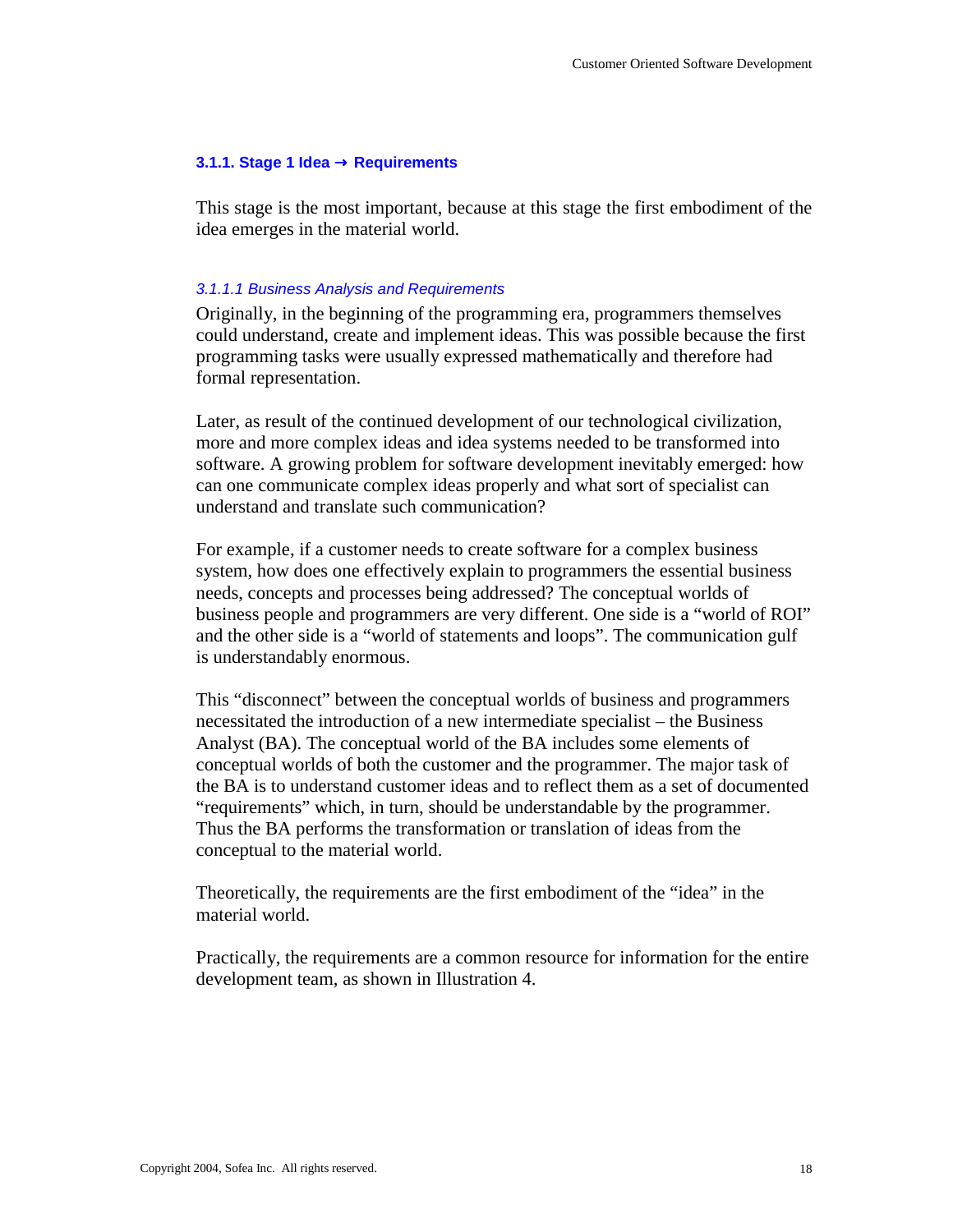

Illustration 4: The requirements document is a common source of information for the entire development team

Below, Table 3 shows how the team members use requirements for their work.

| A person in this role           | Uses the Requirements document                                                                     |  |
|---------------------------------|----------------------------------------------------------------------------------------------------|--|
| Customer                        | to verify that his needs were understood properly, and to validate the scope<br>and volume of work |  |
| Project Manager                 | to assign tasks and to schedule and manage their completion                                        |  |
| Programmer                      | as a major source of information for the development of the program<br>specifications and code     |  |
| <b>Tester</b>                   | to create test scenarios and test cases for the product validation                                 |  |
| Maintenance & Technical support | to analyze problems and introduce change                                                           |  |
| <b>Technical Writer</b>         | as a source of information for User Manuals and other documents                                    |  |

Table 3 - How requirements are used by team members

As quickly becomes apparent, the correctness and completeness of project requirements determines the quality of all software artifacts. But the quality of requirements is typically very questionable.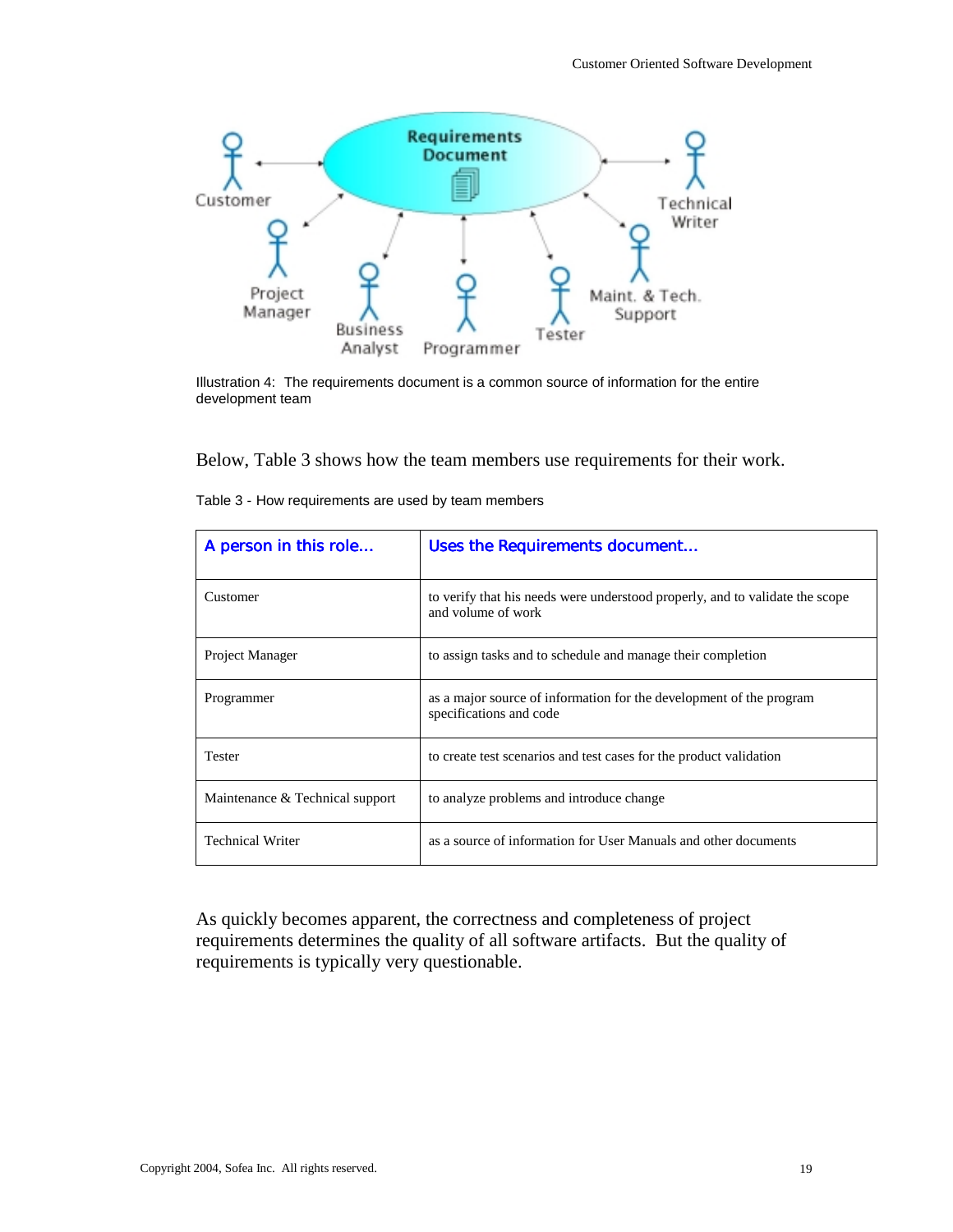## *3.1.1.2 Requirements Quality*

What criteria allow requirements to qualify as good requirements?

Within the scope of any "idea-to-requirements transformation process", requirements must first meet the criteria of *accurately reflecting customer needs*. But what is the situation in today's reality?

- The customer does not often clearly understand his own needs. He has some overall vision of his future system, and some partial pictures of its behavior.
- The customer's explanation will likely have elements of redundancy, incompleteness and misconception.
- The BA frequently introduces errors due to misinterpretation of the customer's explanation.
- The BA also introduces his own bugs in requirement specification, as typical human error.
- After many meetings and discussions the requirements are "approved" or "signed off", and everyone assumes they have good requirements specifications, which is not the case.
- The customer cannot properly or easily validate the quality of the resulting requirements, nor validate that the requirements match his original ideas.

As a result of these factors, the quality of the requirements is extremely low.

## *3.1.1.3 Idea* → *Requirements Transformation Risk*

The "idea to requirements transformation process" is the most difficult and unreliable part of the entire software development life cycle.

Typically, this transformation is performed manually and the resulting requirements documents contain misinterpretations, errors and omissions.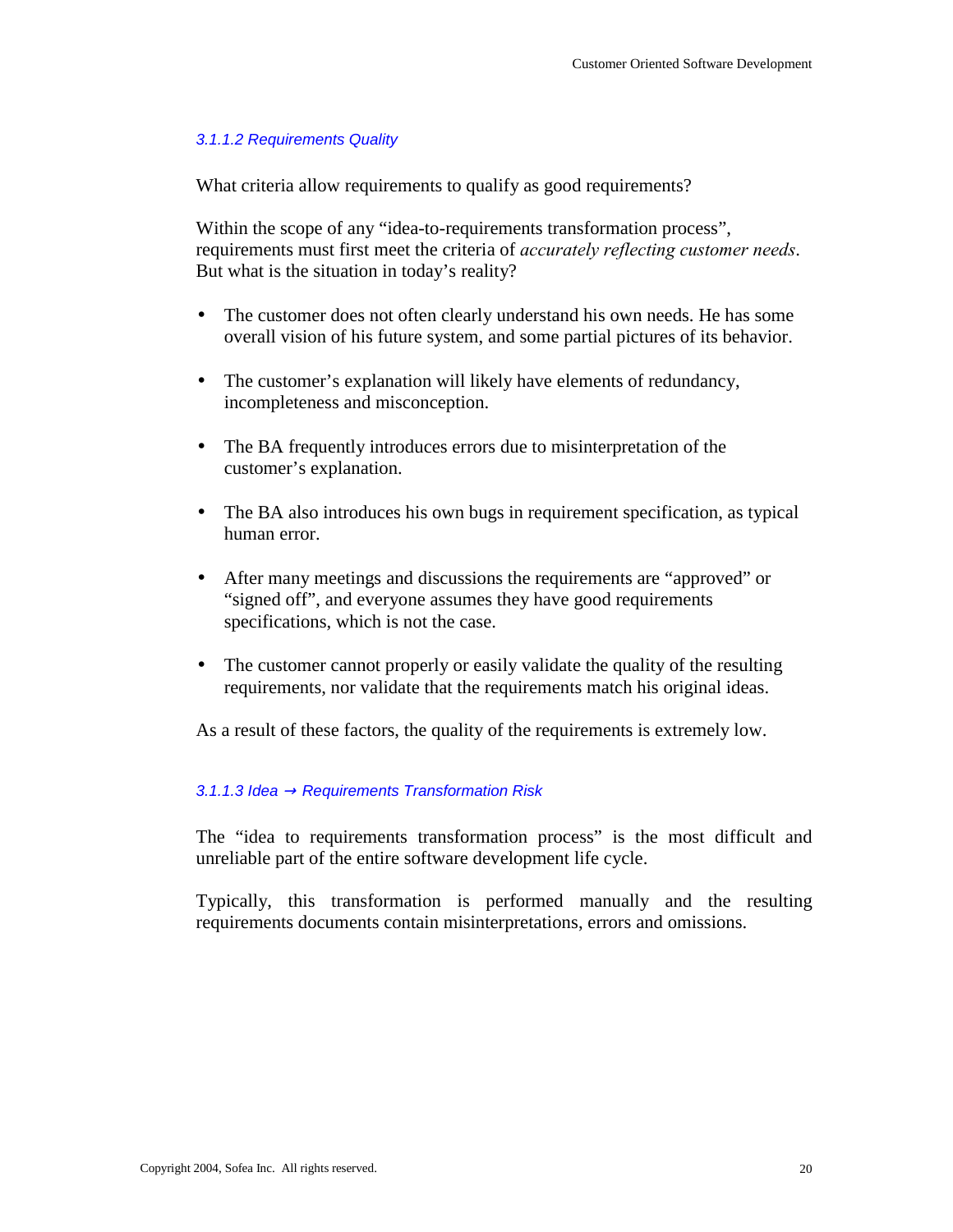The most difficult questions are pervasive:

**What is the customer idea? How can one correctly ascertain and understand the customer idea? How can one articulate a correctly understood customer idea?** 

Until these questions are answered, it is practically impossible to develop correct requirements for any software development project.

As shown below, COSD delivers a direct and clear answer to these critical questions.

## **3.1.2 Stage 2 Requirements** → **Design**

In this section, we consider the transformation of requirements not only into the design specification, but also into test specifications (even though testing is typically considered as a separate stage in the software development lifecycle). We take this approach because both of these transformations can and should be performed in parallel.

## *3.1.2.1 Requirements* → *Design Transformation*

Programmers use design specifications as input artifacts for their coding. Today's design is typically represented by flow charts, structural diagrams for the procedural approaches, activity diagrams and other UML artifacts for objectoriented approaches.

Because the typical requirements document is not very formal, there is vast opportunity for misinterpretation by developers. The manual development of program specifications creates a high risk of introducing further misinterpretation errors. When requirements are incorrect or incomplete, the likelihood that additional errors will be introduced during the design phase is even higher, as a result of the ambiguity of human communication. If a programmer sees some contradictions or omissions in the requirements, he tries to resolve the problem through multiple discussions with the BA or even the customer. Very often, even when the right answer is found, it is not reflected in updated requirements, and different specialists end up using different versions of requirements.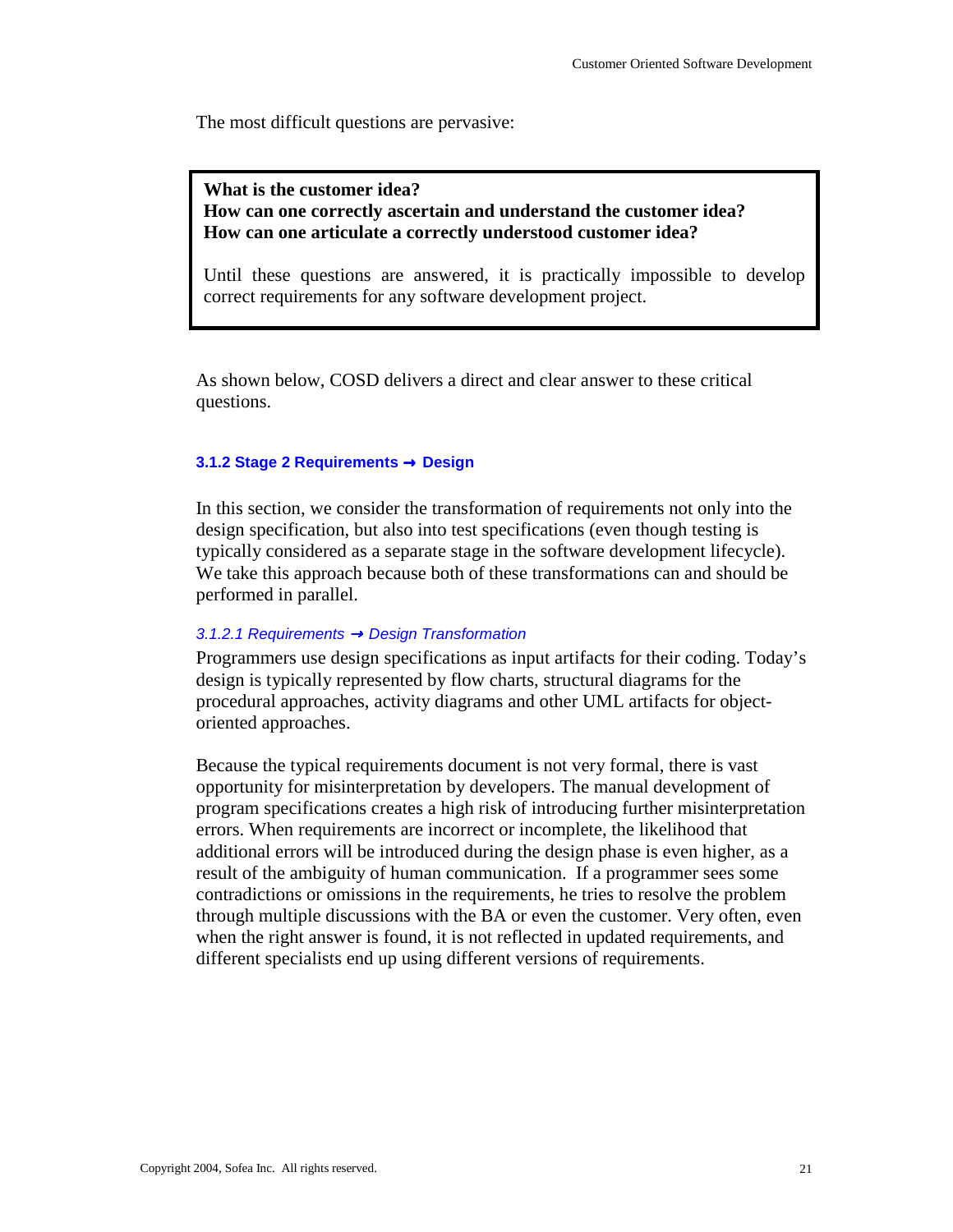### *3.1.2.2 Requirements* → *Test Specifications Transformation*

A similar situation emerges in the transformation of requirements into testing specifications. But in this case, in addition to the possible errors mentioned above, there are many errors caused by incorrect test specification development processes.

Transformation of requirements into test specifications is technically much more complex than transformation or requirements into program specifications. In fact, programming specifications are received as result of the natural transformation of requirements. In the case of test specifications, the base challenge of compilation is compounded by the very complex process of synthesizing tests and test procedures.

### *3.1.2.3 Requirements* → *Design Transformation Risk*

As sections  $3.1.2.1 - 3.1.2.2$  demonstrate, the transformation of the requirements to the design (including, especially, test specifications) is a risky and unreliable process.

These risks are due not only to the poor quality of the requirements themselves, but also due to mistakes related to manual interpretation of the requirements.

In replacing manual methods for developing requirements, by introducing design transformation with automated methods, one is able to significantly reduce the risks of misinterpretation by developers.

Correspondingly, the introduction of automated test development methods will dramatically reduce the risks related to the transformation of requirements into tests.

As it will be shown in Section 4, COSD proposes automated methods for generating design and test artifacts.

### **3.1.3 Design** → **Final Product Transformation**

The final stage of the software development process is the transformation of the design specification into the actual product – the coding process. Correspondingly, test specifications are transformed to real test cases that can be applied to product testing.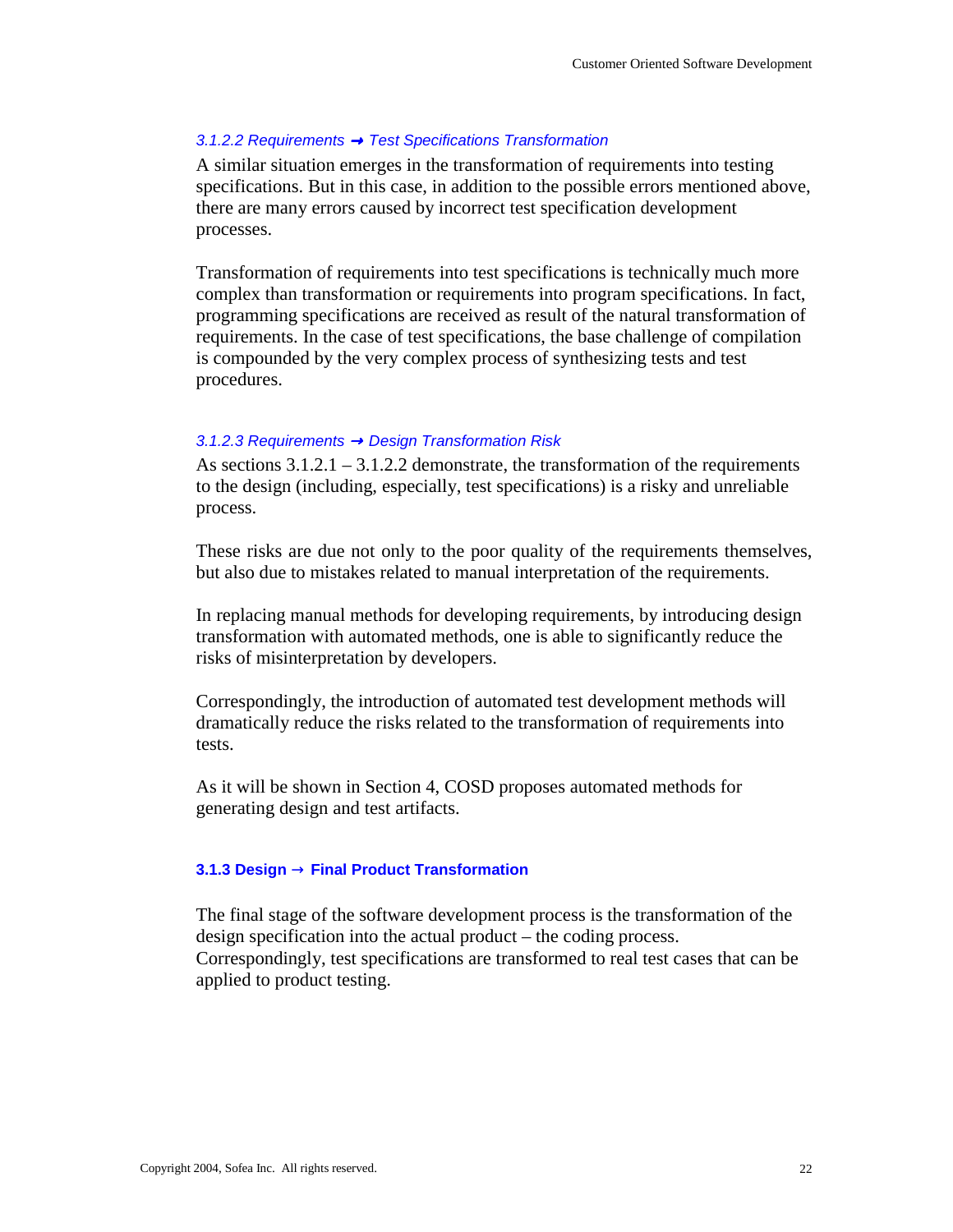## **3.1.4 Overall Risk Analysis**

As we have seen, the Idea to Product transformation process consists of 3 stages:

- Stage I: Idea  $\rightarrow$  Requirements;
- Stage II: Requirements  $\rightarrow$  Design; and
- Stage III: Design  $\rightarrow$  Final Product.

Usually, the success of the overall transformation from idea to final product is validated by testing of the final product. Test specifications are prepared after, or simultaneously with, the development of the program specifications.

Where do the greatest risks of failure arise?

• The first stage, the "idea to requirements transformation process" or "ideation" phase", is the most risky stage of the whole software development process. At this stage, we make the biggest leap from the "ideal" or "conceptual" world to the "material" or "actual" world, and we have the largest number of transformations (i.e. translations):

*Customer idea → customer words → BA words → BA ideas → BA requirements*

- The second stage, the "requirements to program and test specifications" transformation process" or "design phase", is risky too, but the risk here is decreased by the fact that transformation is performed entirely within the boundaries of the "material" world.
- The third stage of the process, the "program specifications to final product transformation process" or "coding phase", is the least risky, because it involves transformation from one formal representation to another, such as from flow chart to code.

Historically, experts have paid most attention to the third stage of the software development life cycle, which actually presents the lowest risk. Given the overtly programmer focused approach traditionally taken in the development of software development methodologies and tools, it is not so surprising that the industry still lacks effective methodologies and tools for increasing reliability of the most risky first two stages of the "idea to product" transformation process.

However, despite the fact that some experts have recently begun to turn their attention to the problem of requirements definition and, in particular, to reducing the errors resulting from that stage of the software development life cycle, their focus still tends to be on the second stage – the "design stage", when the *real* source of problems is even earlier in the software development life cycle.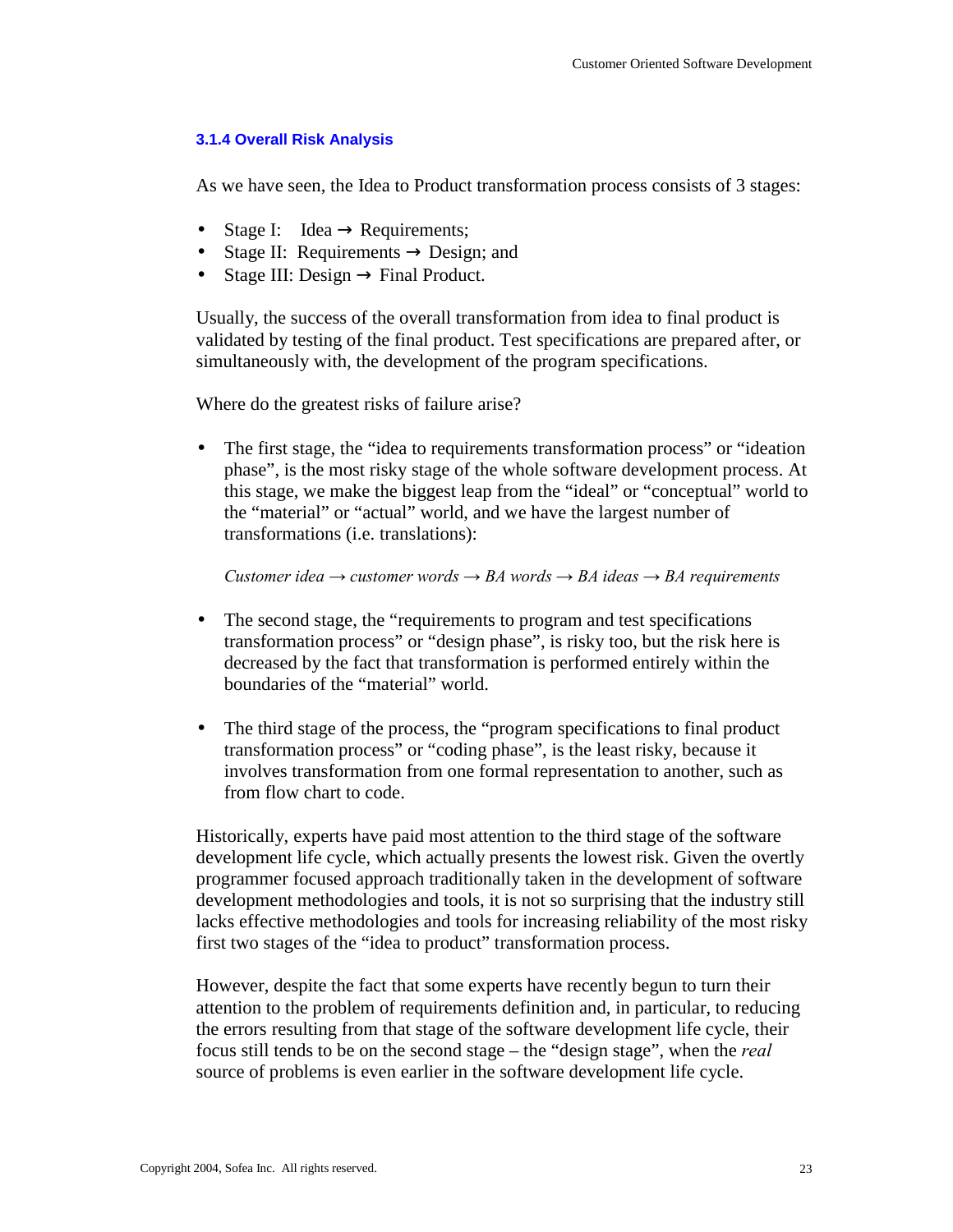To resolve the current crisis in software development, we need to address the root cause of low efficiency by ensuring that the customer's idea is fully understood and comprehensively articulated well before the design or coding phases of the process begin. This is the only future paradigm for software development that can adequately address the massive "transformation risks" inherent in the software development life cycle.

# **3.2 Idea of the Future: COSD Paradigm**

In this section, a fundamentally new approach to software development – Customer Oriented Software Development (COSD) – is introduced and explained. COSD, a methodological reworking of the traditional software development process, was created to solve cost/time/quality problems in the software development life cycle by eliminating the core reasons for them.

Because the COSD paradigm assumes that the customer and his ideas are of prime importance, implementation of COSD allows us to:

- Help the customer understand his own ideas;
- Help the customer to evolve/refine his ideas and to more clearly formulate his needs;
- Help the customer explain/articulate his ideas so that they are understood by other team members;
- Give the customer the opportunity to validate/confirm that he was understood properly;
- Give the customer appropriate project visibility and control;
- Allow the customer to see the impact of changing/modifying his idea and to compare different ideas in order to choose the best solution; and
- Fully involve the customer in the project, without monopolizing his time.

Coming to a clear understanding of the customer "idea" is only part of the challenge. As managers of complex software development projects all know, an initial product "idea" can easily be distorted or lost by the subsequent stages of the software development process. COSD allows software development organizations to avoid such results by ensuring that project artifacts do not breach the scope of the original idea unless the original idea has changed.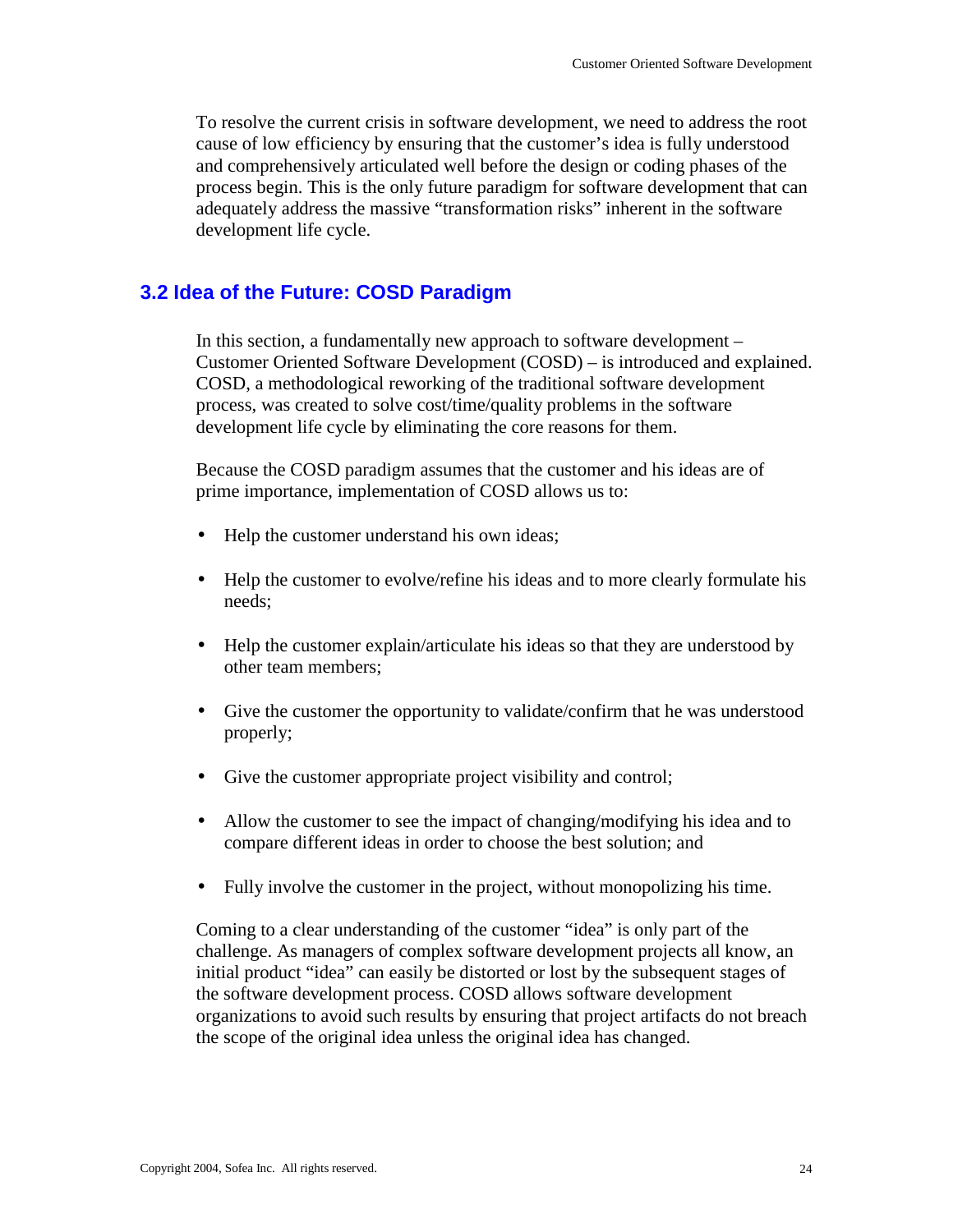COSD facilitates automated real-time parallel development of project artifacts, including documentation and tests, based on the evolving and iteratively validated customer idea.

And because the customer can (and often does) change his original idea, COSD deals with change as a necessary attribute of the modern software development process. COSD ensures organic, comprehensive and coherent change of all project artifacts when the original customer idea changes at any stage in the product development process.

## **3.2.1 What is COSD?**

.

COSD is the method for discovering, evolving, refining, validating and managing the continuous transformation of the customer idea into an executable software product, based on the Universal Diagnostic Imitation Model.

## COSD assumes:

- The possibility of documentation and validation of the transformation process, at any point in the software development life-cycle, against the original customer idea;
- The introduction into the software development process of a stage of enquiry and analysis (called the "customer needs determination" phase) that is antecedent and prior to the requirements determination and articulation phase. The process of "customer needs determination" enables the ideation of the customer's perception of the future product in his own language and terminology. The result of this process automatically serves as a requirements prototype.
- A new type of software development process, the "parallel process", which replaces the serial process typical of CMMI methods and the refactoring process essential to Agile methods. The "parallel process" allows concurrent and automatic generation of all software development project artifacts, including requirements, design specifications, product tests and the product itself, based on customer needs.
- Overall bi-directional traceability between all project artifacts and customer needs;
- Coherent change of all project artifacts in tandem with any modifications to or enhancement of customer needs; and
- Integration, at a high level of abstraction, of ideas, needs, and requirements.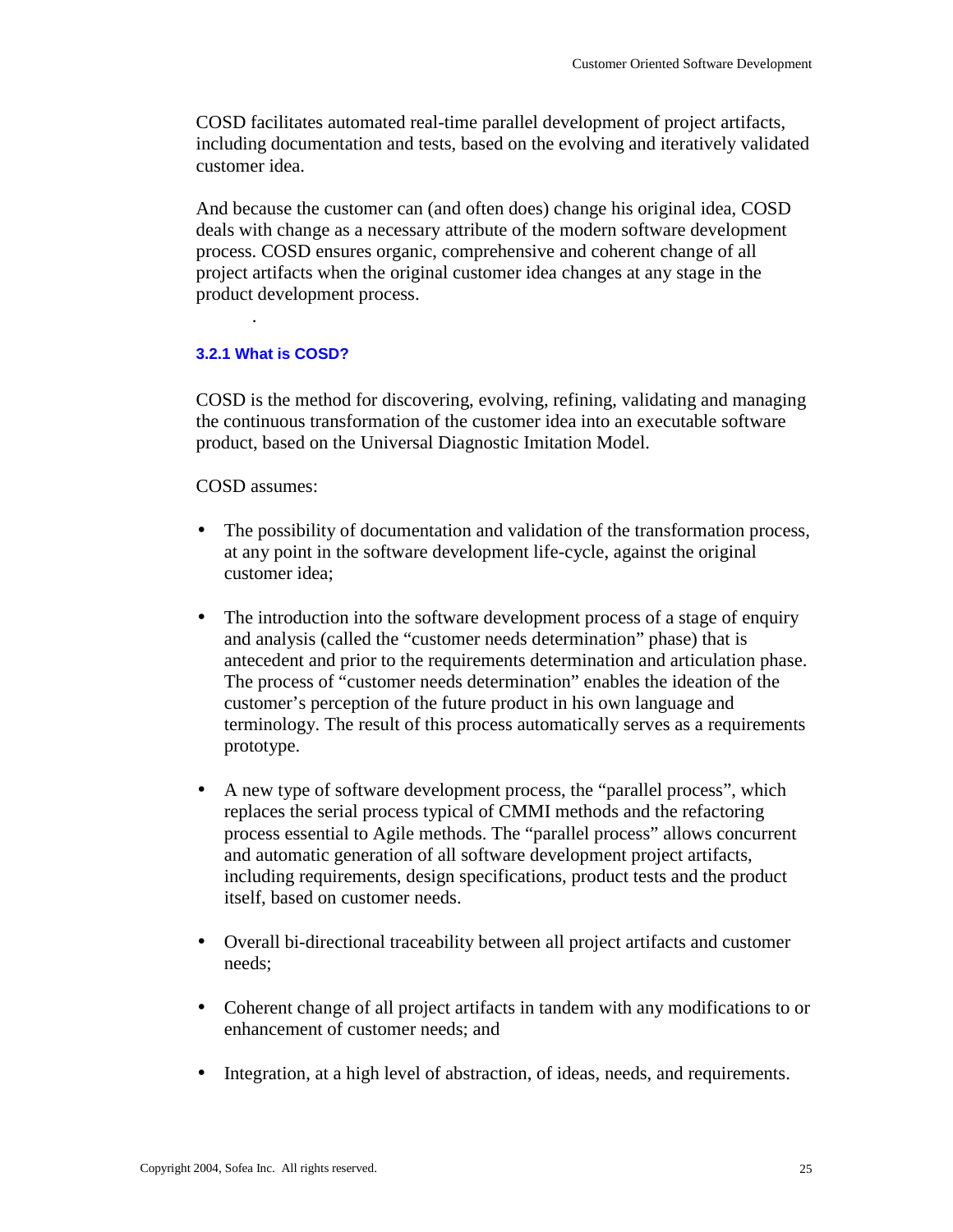

Basic concepts of the COSD paradigm are represented by illustrations 5 and 6.

Illustration 5 - Evolution, validation and transformation of Customer Idea into Customer Needs

The original customer Idea,  $I_0$ , is translated by  $T_0$  using intermediate language into the Universal Diagnostic Model  $(M_0)$ . Model  $M_0$  allows verification of the original customer idea, and supports automated retranslation of it into dynamic simulation view  $(S_0)$ , which is represented in the customer's language / terminology. The customer reviews the simulation and validates it against his original idea  $(I_0)$ . As a result of this validation process, two outcomes are possible:

- The customer does not agree with the representation, and concludes that his idea was mistranslated; or
- The customer sees new possibilities for his future product, and evolves his original idea.

In the first case, sequence  $I_0$ ,  $T_0$ ,  $M_0$  and  $S_0$  will be repeated and corrected.

In the second case, original idea  $I_0$  will be transformed into the idea  $I_1$ , and the entire validation process will be repeated via  $T_1$ ,  $M_1$ ,  $S_1$  states. It is of utmost importance in this process that states  $I_n$ ,  $T_n$ ,  $M_n$  and  $S_n$  are fully consistent and compliant with each other. This idea validation and evolution process will be repeated as many times as needed, until the customer is satisfied with his idea of the product. This significant moment is defined by  $I_{CN}$ ,  $T_{CN}$ ,  $M_{CN}$  and  $S_{CN}$  states, where "CN" signifies "customer needs" (Illustration 6).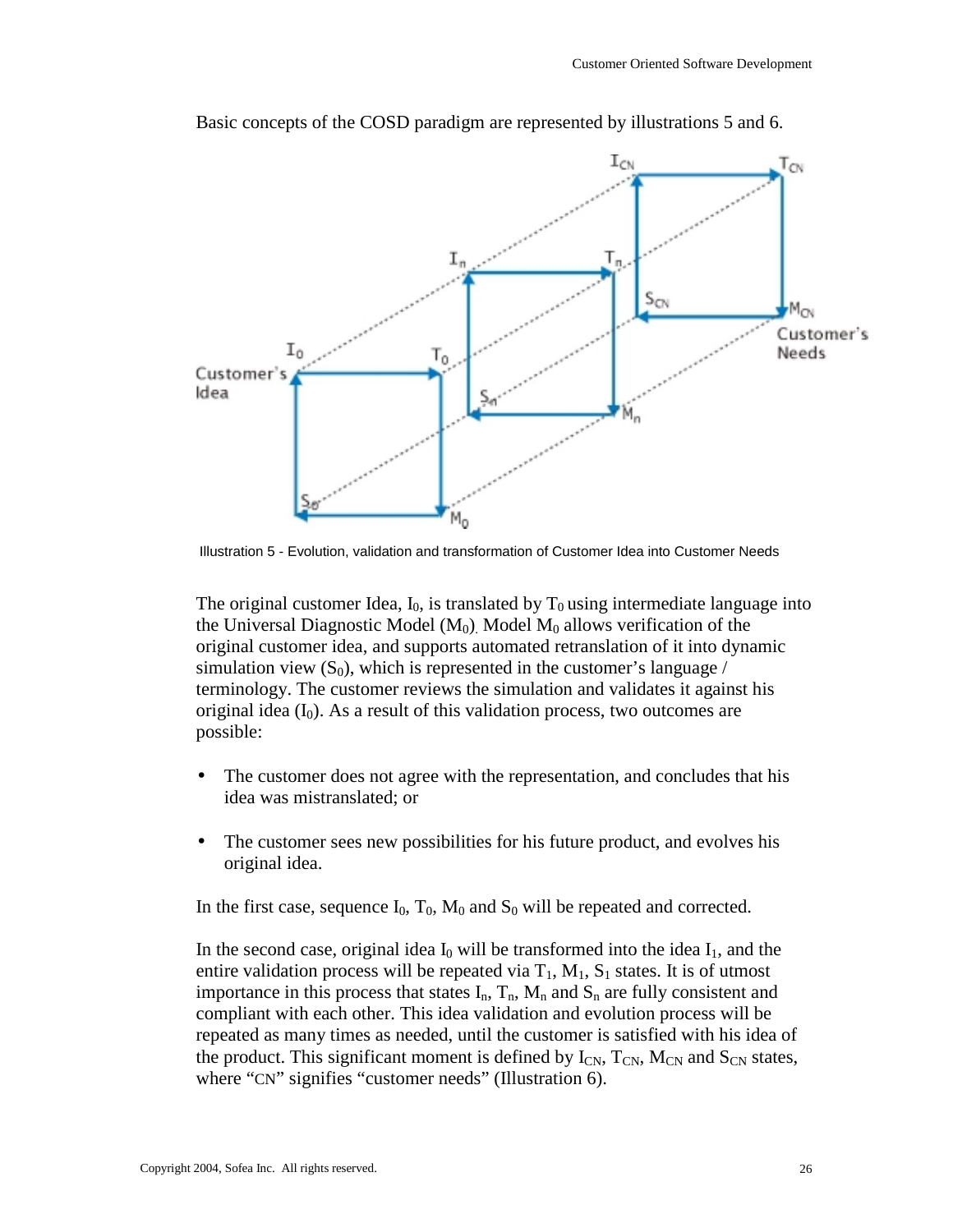At this stage the Model fully reflects customer needs and can be used as the information generation engine for all project artifacts and for the software product itself.



Illustration 6 shows how COSD changes the software development life cycle.

Illustration 6: Parallel Software Development Lifecycle

The process consists of two basic stages:

- evolving the original customer idea to the state of customer needs; and
- concurrent generation of all product artifacts based on customer needs, including the product itself.

Thus, instead of the traditional approach in which we manually develop product artifacts based on incorrect customer requirements that rarely reflect customer needs, COSD proposes the possibility of automated and concurrent generation of all artifacts based directly on validated customer needs.

As a result of this approach, the seminal importance of the requirements phase of the software development life cycle is diminished. In effect, requirements become a documentation source only (i.e. another artifact flowing from customer needs), useful for future product maintenance and support.

It is easy to see that, using the COSD approach, the time required for any complex development process is significantly reduced when compared to traditional processes. At the same time, the COSD methodology guarantees a very high quality of final product, because the transformation from idea to final product is not only automated; it flows directly from validated customer needs.

As a result, the "centre of gravity" in the software development process shifts from coding (i.e. the programmer) to the customer, conferring total control to the customer over the entire software development process.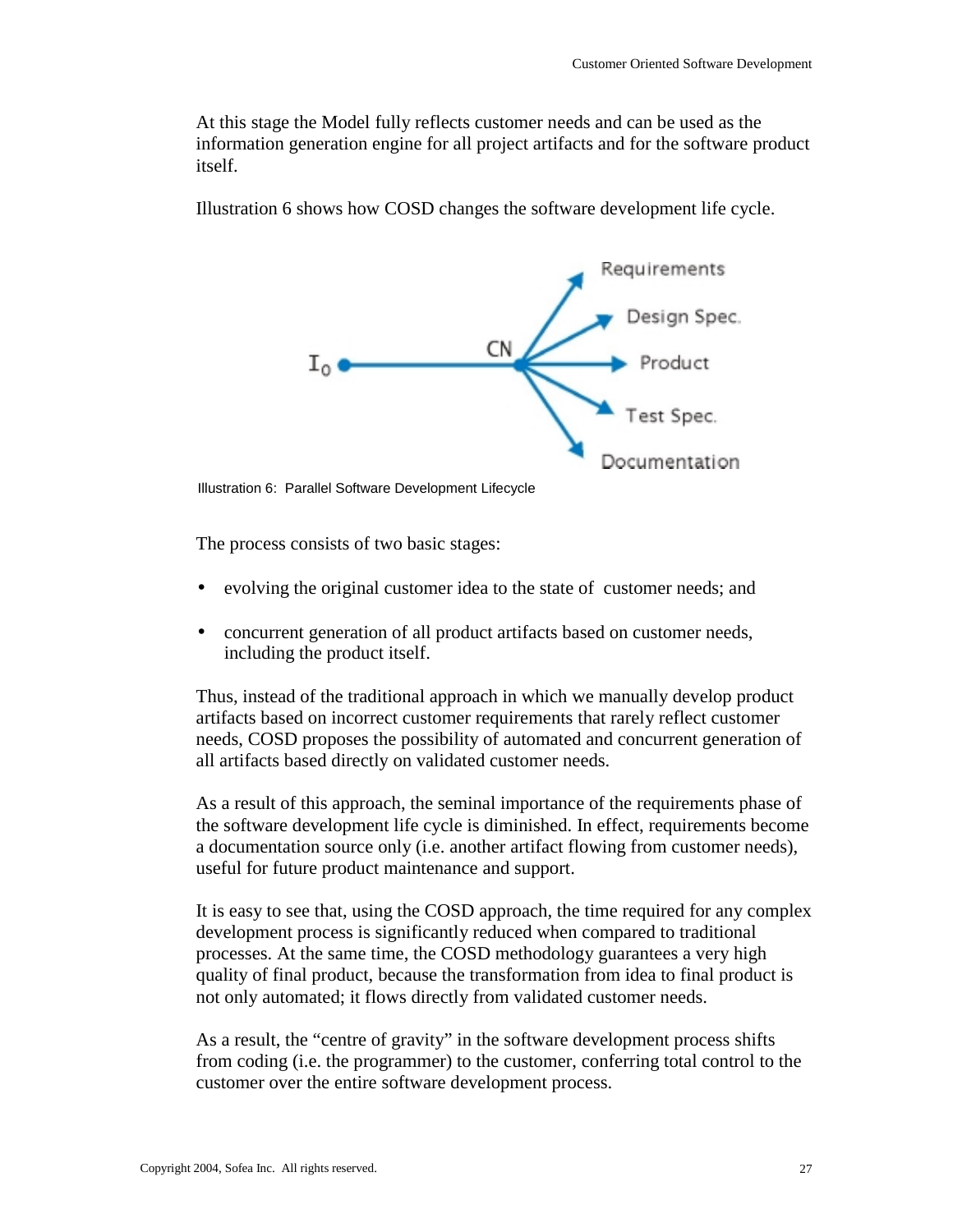COSD eliminates all of the "core reasons" for contemporary software development problems:

- powerless customer;
- unequipped business analyst;
- semi-equipped tester; and
- ambiguity in human communication.

As a direct result, COSD also significantly increases the overall efficiency of the software development process. In particular:

- The customer receives tools to evolve, refine, validate and express his ideas;
- The business analyst can automatically generate requirements based on customer needs;
- The tester has automatic test generation capability; and
- Ambiguity in human communication is eliminated due to the automation of the transformation from customer idea to final product.

| <b>Core Reason for Software Problems</b> | <b>Capability of</b><br><b>Elimination</b> | Limitation |
|------------------------------------------|--------------------------------------------|------------|
| The Powerless Customer                   |                                            | None       |
| The Unequipped Business Analyst          |                                            | None       |
| The Semi-equipped Tester                 | ∍                                          | None       |
| Ambiguity of Human Communication         |                                            | None       |

Table 4 – COSD Capability to eliminate the core reasons for software problems

Profesy<sup>™</sup> is the first in a series of tools from Sofea Inc. that automates COSD methodology. Profesy<sup>™</sup> performs automated requirements generation, simulation and validation, as well as automatic generation of Flowcharts, Activity Diagrams, Use Cases, Tests, and Documentation.

Profesy<sup>™</sup> also supports all contemporary methods, such as RUP, CMMI, Agile Development, MDA, SOA and SODA.

Customer Oriented Software Development, powered by Profesy™, will change the way that all complex software is built and modified. Profesy's ability to accurately capture and simulate the customer's idea of a future software product is, itself, an idea about the future of software development whose time has come.